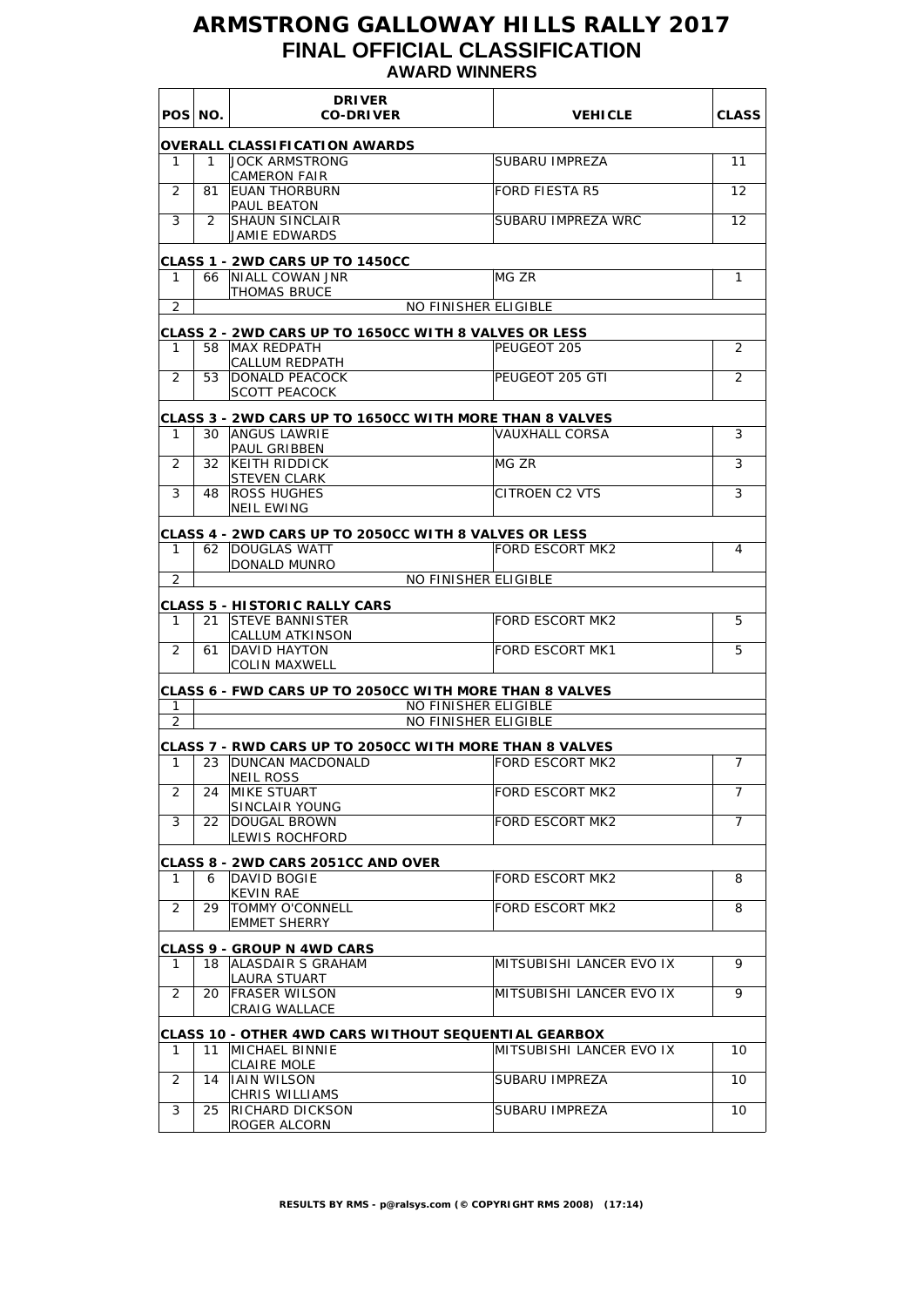## **ARMSTRONG GALLOWAY HILLS RALLY 2017 FINAL OFFICIAL CLASSIFICATION AWARD WINNERS**

|                | POS NO.        | <b>DRIVER</b><br><b>CO-DRIVER</b>                                   | <b>VEHICLE</b>           | <b>CLASS</b> |
|----------------|----------------|---------------------------------------------------------------------|--------------------------|--------------|
|                |                | <b>CLASS 11 - GROUP A 4WD CARS</b>                                  |                          |              |
| $\mathbf{1}$   | 5              | <b>MARK MCCULLOCH</b><br><b>MICHAEL HENDRY</b>                      | MITSUBISHI LANCER EVO IX | 11           |
| $\overline{2}$ |                | 15 ISCOTT MCCOMBIE<br><b>SEAN DONNELLY</b>                          | MITSUBISHI LANCER EVO IX | 11           |
| 3              |                | 26 FRASER LOUDEN<br><b>ASHLEIGH WILL</b>                            | MITSUBISHI LANCER EVO IX | 11           |
|                |                | <b>CLASS 12 - WRC CARS AND R5 CARS</b>                              |                          |              |
| 1              | $\overline{4}$ | <b>RORY YOUNG</b><br><b>ALLAN CATHERS</b>                           | <b>FORD FIESTA R5</b>    | 12           |
| 2              |                | 10 ANDREW GALLACHER<br><b>JANE NICOL</b>                            | FORD FOCUS WRC           | 12           |
|                |                | <b>AWARD - 1ST EAST AYRSHIRE CAR CLUB CREW</b>                      |                          |              |
| 1              |                | 10 ANDREW GALLACHER<br><b>JANE NICOL</b>                            | <b>FORD FOCUS WRC</b>    | 12           |
|                |                | AWARD - BEST PRESENTED CAR - JAY MCNICHOLAS MEMORIAL AWARD          |                          |              |
| $\mathbf{1}$   |                | 66 NIALL COWAN JNR<br><b>THOMAS BRUCE</b>                           | MG ZR                    | $\mathbf{1}$ |
|                |                | AWARD - 1ST REAR WHEEL DRIVE CAR - BRIAN ALLAN MEMORIAL AWARD       |                          |              |
| $\mathbf{1}$   | 6              | DAVID BOGIE<br><b>KEVIN RAE</b>                                     | <b>FORD ESCORT MK2</b>   | 8            |
|                |                | AWARD - 1ST CO-DRIVER IN DG POSTAL DISTRICT - LAWRANCE CLARK TROPHY |                          |              |
| $\mathbf{1}$   |                | 25 ROGER ALCORN (CO-DRIVER)                                         | SUBARU IMPREZA           | 10           |
|                |                | <b>AWARD - SPIRIT OF THE RALLY - ROBBIE MURPHIE AWARD</b>           |                          |              |
|                |                | SC7 SNOWY AND THE DOCTOR                                            |                          |              |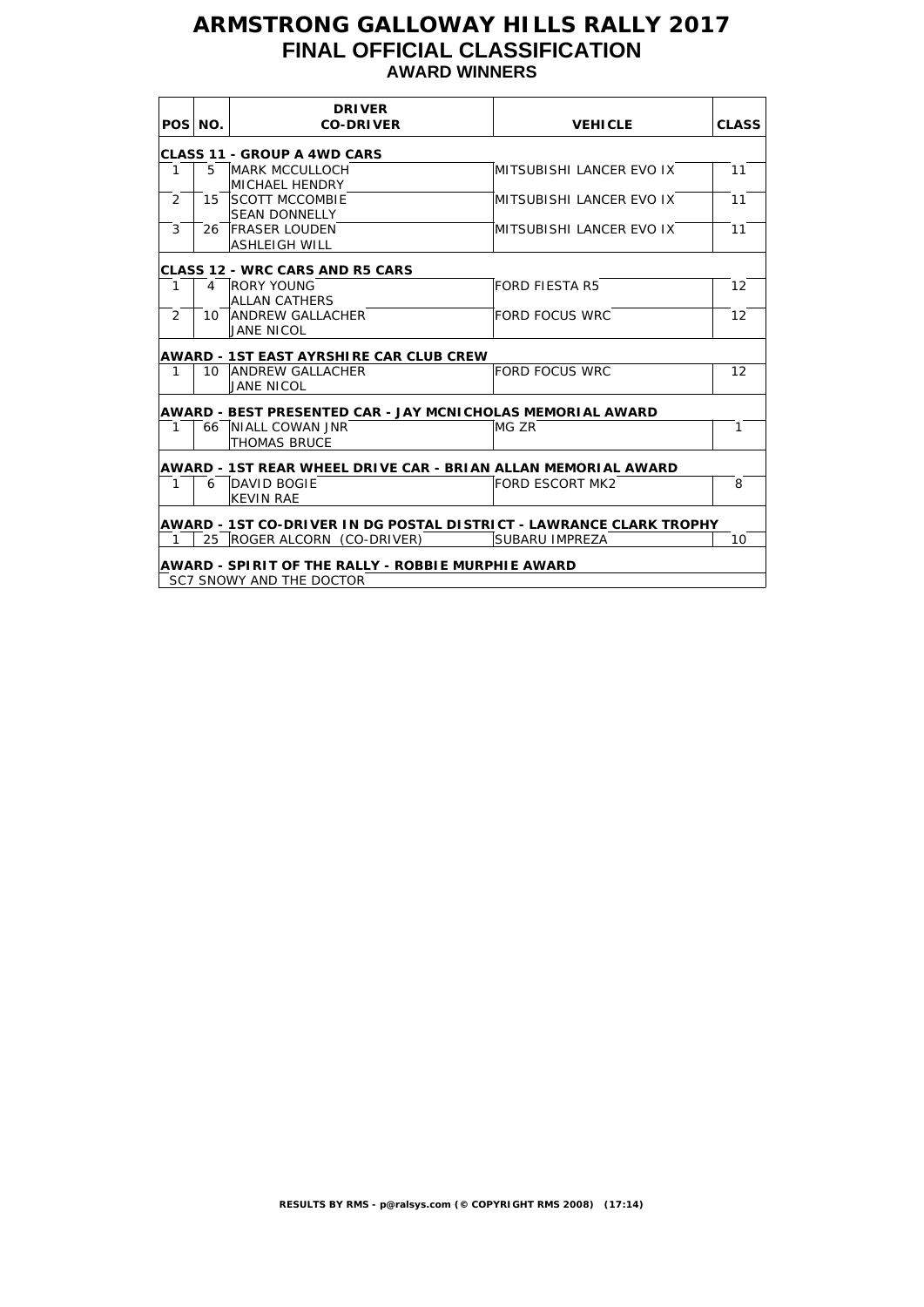## **ARMSTRONG GALLOWAY HILLS RALLY 2017 FINAL OFFICIAL CLASSIFICATION OVERALL**

| POS NO.        |              | <b>DRIVER</b><br><b>CO-DRIVER</b>                | <b>CLASS</b>   | <b>VEHICLE</b>                                  | <b>TOTAL</b><br><b>STAGE</b><br><b>TIME</b> | <b>PEN</b> | <b>TOTAL</b><br><b>TIME</b> | <b>DIFF</b><br><b>LEADER</b><br><b>PREV</b> |
|----------------|--------------|--------------------------------------------------|----------------|-------------------------------------------------|---------------------------------------------|------------|-----------------------------|---------------------------------------------|
| $\mathbf{1}$   | $\mathbf{1}$ | <b>JOCK ARMSTRONG</b><br><b>CAMERON FAIR</b>     | 11             | <b>SUBARU</b><br><b>IMPREZA</b>                 | 39:35                                       |            | 39:35                       | $***.**$<br>$***.**$                        |
| 2              | 81           | <b>EUAN THORBURN</b><br>PAUL BEATON              | 12             | <b>FORD</b><br><b>FIESTA R5</b>                 | 39:38                                       |            | 39:38                       | $+0:03$<br>$+0:03$                          |
| 3              | 2            | <b>SHAUN SINCLAIR</b><br>JAMIE EDWARDS           | 12             | <b>SUBARU</b><br><b>IMPREZA WRC</b>             | 40:19                                       |            | 40:19                       | $+0:44$<br>$+0:41$                          |
| 4              | 4            | <b>RORY YOUNG</b><br><b>ALLAN CATHERS</b>        | 12             | <b>FORD</b><br><b>FIESTA R5</b>                 | 40:31                                       |            | 40:31                       | $+0:56$<br>$+0:12$                          |
| 5              | 5            | <b>MARK MCCULLOCH</b><br><b>MICHAEL HENDRY</b>   | 11             | <b>MITSUBISHI</b><br><b>LANCER EVO IX</b>       | 40:40                                       |            | 40:40                       | $+1:05$<br>$+0:09$                          |
| 6              | 6            | DAVID BOGIE<br><b>KEVIN RAE</b>                  | 8              | <b>FORD</b><br><b>ESCORT MK2</b>                | 40:51                                       |            | 40:51                       | $+1:16$<br>$+0:11$                          |
| $\overline{7}$ | 10           | <b>ANDREW GALLACHER</b><br>JANE NICOL            | 12             | <b>FORD</b><br><b>FOCUS WRC</b>                 | 40:58                                       |            | 40:58                       | $+1:23$<br>$+0:07$                          |
| 8              | 11           | MICHAEL BINNIE                                   | 10             | <b>MITSUBISHI</b>                               | 41:48                                       |            | 41:48                       | $+2:13$                                     |
| 9              | 8            | <b>CLAIRE MOLE</b><br>DONNIE MACDONALD           | 12             | LANCER EVO IX<br><b>FORD</b>                    | 42:04                                       |            | 42:04                       | $+0:50$<br>$+2:29$                          |
| 10             | 14           | <b>ANDREW FALCONER</b><br><b>IAIN WILSON</b>     | 10             | <b>FIESTA R5</b><br><b>SUBARU</b>               | 42:09                                       |            | 42:09                       | $+0:16$<br>$+2:34$                          |
| 11             | 16           | <b>CHRIS WILLIAMS</b><br><b>BRENDAN CUMISKEY</b> | 12             | <b>IMPREZA</b><br><b>FORD</b>                   | 42:30                                       |            | 42:30                       | $+0:05$<br>$+2:55$                          |
| 12             | 15           | RONAN O'KANE<br><b>SCOTT MCCOMBIE</b>            | 11             | FIESTA R5<br><b>MITSUBISHI</b>                  | 42:35                                       |            | 42:35                       | $+0:21$<br>$+3:00$                          |
| 13             | 25           | <b>SEAN DONNELLY</b><br>RICHARD DICKSON          | 10             | LANCER EVO IX<br><b>SUBARU</b>                  | 43:55                                       |            | 43:55                       | $+0:05$<br>$+4:20$                          |
| 14             | 23           | ROGER ALCORN<br>DUNCAN MACDONALD                 | $\overline{7}$ | <b>IMPREZA</b><br><b>FORD</b>                   | 43:59                                       |            | 43:59                       | $+1:20$<br>$+4:24$                          |
| 15             | 29           | <b>NEIL ROSS</b><br><b>TOMMY O'CONNELL</b>       | 8              | <b>ESCORT MK2</b><br>FORD                       | 44:15                                       |            | 44:15                       | $+0:04$<br>$+4:40$                          |
| 16             | 30           | <b>EMMET SHERRY</b><br><b>ANGUS LAWRIE</b>       | 3              | <b>ESCORT MK2</b><br><b>VAUXHALL</b>            | 44:20                                       |            | 44:20                       | $+0:16$<br>$+4:45$                          |
| 17             | 21           | <b>PAUL GRIBBEN</b><br><b>STEVE BANNISTER</b>    | 5              | <b>CORSA</b><br><b>FORD</b>                     | 44:25                                       |            | 44:25                       | $+0:05$<br>$+4:50$                          |
| 18             | 32           | CALLUM ATKINSON<br><b>KEITH RIDDICK</b>          | 3              | <b>ESCORT MK2</b><br>MG                         | 44:35                                       |            | 44:35                       | $+0:05$<br>$+5:00$                          |
| 19             | 18           | <b>STEVEN CLARK</b><br>ALASDAIR S GRAHAM         | 9              | ZR<br><b>MITSUBISHI</b>                         | 44:38                                       |            | 44:38                       | $+0:10$<br>$+5:03$                          |
| 20             | 36           | <b>LAURA STUART</b><br><b>JOHN MCILWRAITH</b>    | 10             | LANCER EVO IX<br><b>SUBARU</b>                  | 44:41                                       |            | 44:41                       | $+0:03$<br>$+5:06$                          |
| 21             | 20           | <b>SCOTT YOUNG</b><br><b>FRASER WILSON</b>       | 9              | <b>IMPREZA GC8</b><br><b>MITSUBISHI</b>         | 44:42                                       |            | 44:42                       | $+0:03$<br>$+5:07$                          |
| 22             | 19           | CRAIG WALLACE<br><b>IIAN BAUMGART</b>            | 10             | LANCER EVO IX<br><b>SUBARU</b>                  | 44:45                                       |            | 44:45                       | $+0:01$<br>$+5:10$                          |
|                |              | <b>MIKE DICKSON</b><br><b>FRASER LOUDEN</b>      | 11             | <b>IMPREZA</b><br>MITSUBISHI                    | 44:45                                       |            | 44:45                       | $+0:03$<br>$+5:10$                          |
| 23             | 26           | <b>ASHLEIGH WILL</b>                             |                | <b>LANCER EVO IX</b>                            |                                             |            |                             | $***.**$                                    |
| 24             | 33           | <b>RAYMOND MASON</b><br>PAUL HONE                | 9              | MITSUBISHI<br>LANCER EVO IX                     | 45:00                                       |            | 45:00                       | $+5:25$<br>$+0:15$                          |
| 25             | 24           | <b>MIKE STUART</b><br>SINCLAIR YOUNG             | $\overline{7}$ | FORD<br><b>ESCORT MK2</b>                       | 45:29                                       |            | 45:29                       | $+5:54$<br>$+0:29$                          |
| 26             | 28           | <b>JOHN RINTOUL</b><br>ROSS HYND                 | 11             | <b>MITSUBISHI</b><br>LANCER EVO X               | 46:30                                       |            | 46:30                       | $+6:55$<br>$+1:01$                          |
| 27             | 27           | JAMES GIBB<br><b>CHARLEY SAYER-PAYNE</b>         | 11             | <b>MITSUBISHI</b><br>LANCER EVO VIII            | 46:39                                       |            | 46:39                       | $+7:04$<br>$+0:09$                          |
| 28             | 48           | <b>ROSS HUGHES</b><br><b>NEIL EWING</b>          | 3              | <b>CITROEN</b><br>C <sub>2</sub> VTS            | 46:45                                       |            | 46:45                       | $+7:10$<br>$+0:06$                          |
| 29             | 35           | <b>ROBERT ADAMSON</b><br>RICHARD WARDLE          | 9              | <b>SUBARU</b><br><b>IMPREZA</b>                 | 47:40                                       |            | 47:40                       | $+8:05$<br>$+0:55$                          |
| 30             | 22           | DOUGAL BROWN<br>LEWIS ROCHFORD                   | $\overline{7}$ | <b>FORD</b><br><b>ESCORT MK2</b>                | 47:51                                       |            | 47:51                       | $+8:16$<br>$+0:11$                          |
| 31             | 50           | <b>COLIN BAXTER</b><br><b>TRACY SMITH</b>        | 10             | <b>SUBARU</b><br><b>IMPREZA</b>                 | 48:01                                       |            | 48:01                       | $+8:26$<br>$+0:10$                          |
| 32             | 42           | <b>JIM ROBERTSON</b><br>MIKE CURRY               | 3              | <b>CITROEN</b><br>C <sub>2</sub> R <sub>2</sub> | 48:19                                       |            | 48:19                       | $+8:44$<br>$+0:18$                          |
| 33             | 46           | <b>GINA WALKER</b><br>RICHARD SIMMONDS           | 3              | <b>CITROEN</b><br>C2                            | 48:23                                       |            | 48:23                       | $+8:48$<br>$+0:04$                          |
| 34             | 49           | MICHAEL ROBERTSON<br><b>MARK FISHER</b>          | 10             | <b>SUBARU</b><br><b>IMPREZA</b>                 | 48:35                                       |            | 48:35                       | $+9:00$<br>$+0:12$                          |
| 35             | 62           | <b>DOUGLAS WATT</b><br>DONALD MUNRO              | 4              | <b>FORD</b><br><b>ESCORT MK2</b>                | 49:07                                       |            | 49:07                       | $+9:32$<br>$+0:32$                          |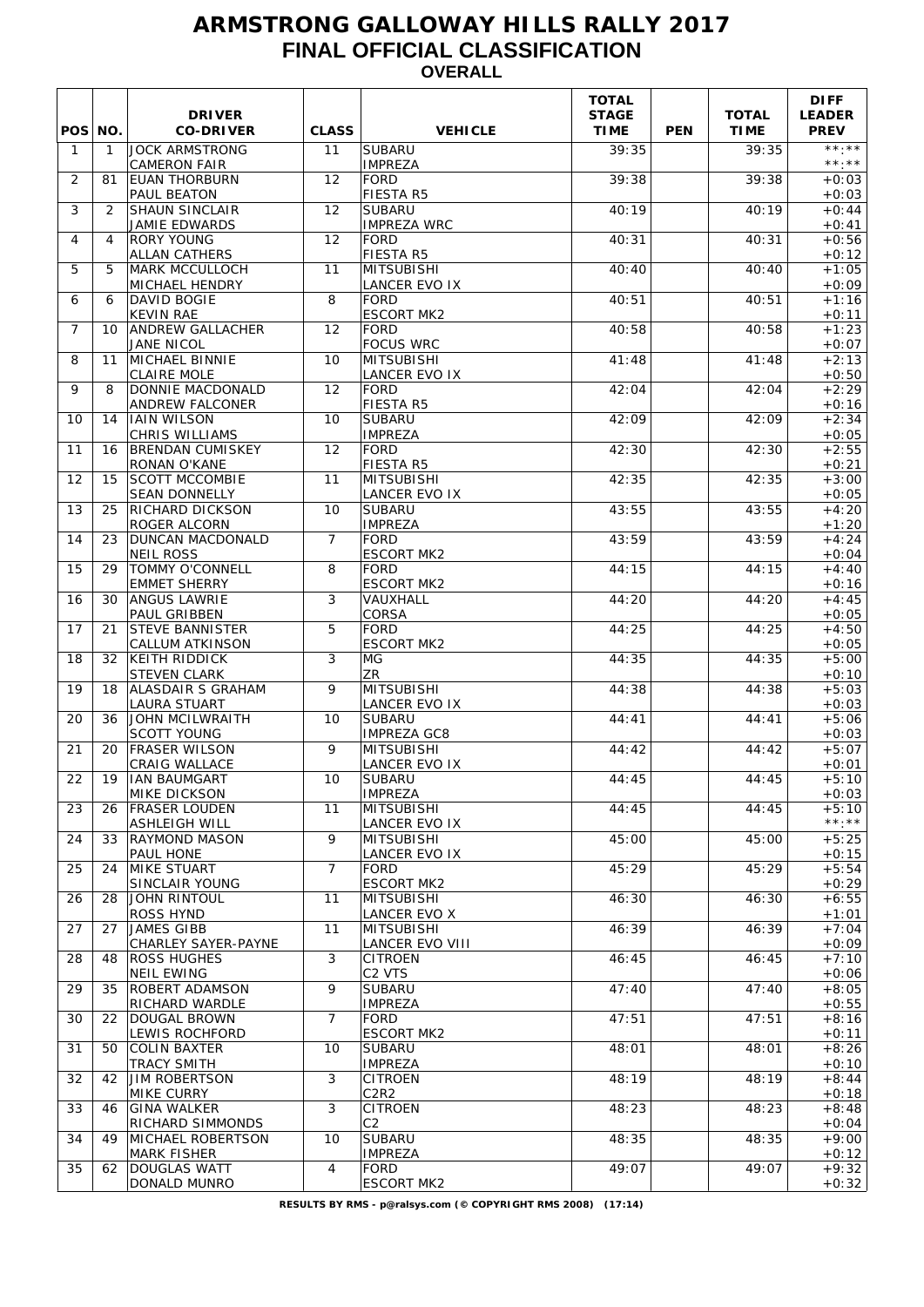## **ARMSTRONG GALLOWAY HILLS RALLY 2017 FINAL OFFICIAL CLASSIFICATION OVERALL**

| POS <sup>1</sup> | NO. | <b>DRIVER</b><br><b>CO-DRIVER</b> | <b>CLASS</b>    | <b>VEHICLE</b>     | <b>TOTAL</b><br><b>STAGE</b><br><b>TIME</b> | <b>PEN</b> | <b>TOTAL</b><br><b>TIME</b> | <b>DIFF</b><br><b>LEADER</b><br><b>PREV</b> |
|------------------|-----|-----------------------------------|-----------------|--------------------|---------------------------------------------|------------|-----------------------------|---------------------------------------------|
| 36               | 61  | <b>DAVID HAYTON</b>               | 5               | <b>FORD</b>        | 49:25                                       |            | 49:25                       | $+9:50$                                     |
|                  |     | <b>COLIN MAXWELL</b>              |                 | <b>ESCORT MK1</b>  |                                             |            |                             | $+0:18$                                     |
| 37               | 65  | NEIL PHELAN                       | 8               | FORD               | 49:48                                       |            | 49:48                       | $+10:13$                                    |
|                  |     | <b>JOE HEARNS</b>                 |                 | <b>ESCORT MK2</b>  |                                             |            |                             | $+0:23$                                     |
| 38               | 38  | <b>DEREK CROSSEN</b>              | $\overline{7}$  | FORD               | 49:49                                       |            | 49:49                       | $+10:14$                                    |
|                  |     | <b>JODY PATTERSON</b>             |                 | <b>ESCORT MK2</b>  |                                             |            |                             | $+0:01$                                     |
| 39               | 64  | <b>CHRIS RANKIN</b>               | $\overline{7}$  | <b>BMW</b>         | 50:03                                       |            | 50:03                       | $+10:28$                                    |
|                  |     | <b>MIKE SHARP</b>                 |                 | 318 COMPACT        |                                             |            |                             | $+0:14$                                     |
| 40               | 51  | <b>KEVIN CRAWFORD</b>             | 10              | MITSUBISHI         | 50:07                                       |            | 50:07                       | $+10:32$                                    |
|                  |     | <b>CLAIRE MARTIN</b>              |                 | LANCER EVO V       |                                             |            |                             | $+0:04$                                     |
| 41               | 41  | <b>DEREK JOBB</b>                 | 11              | MITSUBISHI         | 50:19                                       |            | 50:19                       | $+10:44$                                    |
|                  |     | <b>BARNEY MITCHELL</b>            |                 | <b>LANCER EVO</b>  |                                             |            |                             | $+0:12$                                     |
| 42               | 58  | <b>MAX REDPATH</b>                | 2               | PEUGEOT            | 50:32                                       |            | 50:32                       | $+10:57$                                    |
|                  |     | <b>CALLUM REDPATH</b>             |                 | 205                |                                             |            |                             | $+0:13$                                     |
| 43               | 44  | <b>WILLIAM POLLOCK</b>            | $\overline{7}$  | FORD               | 50:37                                       |            | 50:37                       | $+11:02$                                    |
|                  |     | DAVID MCLEOD                      |                 | <b>ESCORT MK1</b>  |                                             |            |                             | $+0:05$                                     |
| 44               | 56  | <b>JAN BUDGE</b>                  | 10 <sup>1</sup> | <b>SUBARU</b>      | 50:38                                       |            | 50:38                       | $+11:03$                                    |
|                  |     | <b>BRUCE LINDSAY</b>              |                 | <b>IMPREZA</b>     |                                             |            |                             | $+0:01$                                     |
| 45               | 59  | <b>ANDY STRUTHERS</b>             | 3               | <b>CITROEN</b>     | 50:43                                       |            | 50:43                       | $+11:08$                                    |
|                  |     | <b>ALASDAIR MCILROY</b>           |                 | C <sub>2</sub> VTS |                                             |            |                             | $+0:05$                                     |
| 46               | 53  | <b>DONALD PEACOCK</b>             | 2               | PEUGEOT            | 51:00                                       |            | 51:00                       | $+11:25$                                    |
|                  |     | <b>SCOTT PEACOCK</b>              |                 | 205 GTI            |                                             |            |                             | $+0:17$                                     |
| 47               | 73  | <b>ALISTAIR BREARLEY</b>          | $\overline{7}$  | FORD               | 51:03                                       |            | 51:03                       | $+11:28$                                    |
|                  |     | PAUL BARBET                       |                 | <b>ESCORT MK2</b>  |                                             |            |                             | $+0:03$                                     |
| 48               | 57  | <b>TIM METCALFE</b>               | 5               | FORD               | 51:40                                       |            | 51:40                       | $+12:05$                                    |
|                  |     | <b>SASHA HERIOT</b>               |                 | ESCORT RS1800      |                                             |            |                             | $+0:37$                                     |
| 49               | 69  | IIAN MILNE                        | 5               | FORD               | 52:20                                       |            | 52:20                       | $+12:45$                                    |
|                  |     | <b>STEVEN BROWN</b>               |                 | <b>ESCORT MK2</b>  |                                             |            |                             | $+0:40$                                     |
| 50               | 66  | <b>NIALL COWAN JNR</b>            | $\mathbf{1}$    | MG                 | 52:33                                       |            | 52:33                       | $+12:58$                                    |
|                  |     | <b>THOMAS BRUCE</b>               |                 | ZR <sup>1</sup>    |                                             |            |                             | $+0:13$                                     |
| 51               | 68  | JAMES CAMPBELL                    | 2               | <b>CHRYSLER</b>    | 52:34                                       |            | 52:34                       | $+12:59$                                    |
|                  |     | <b>KEVIN MCIVER</b>               |                 | <b>SUNBEAM</b>     |                                             |            |                             | $+0:01$                                     |
| 52               | 75  | <b>TOMMY A HEARD</b>              | $\overline{7}$  | FORD               | 53:53                                       |            | 53:53                       | $+14:18$                                    |
|                  |     | <b>GREG MCCUTCHEON</b>            |                 | <b>ESCORT MK2</b>  |                                             |            |                             | $+1:19$                                     |
| 53               | 78  | <b>DUNCAN MACLEAN</b>             | 3               | PEUGEOT            | 55:49                                       |            | 55:49                       | $+16:14$                                    |
|                  |     | <b>IAN PARKER</b>                 |                 | 106                |                                             |            |                             | $+1:56$                                     |
| 54               | 72  | <b>ALAN MCMORRAN</b>              | 5               | <b>CHRYSLER</b>    | 57:13                                       |            | 57:13                       | $+17:38$                                    |
|                  |     | <b>ALBERT CONNELLY</b>            |                 | <b>AVENGER</b>     |                                             |            |                             | $+1:24$                                     |
| 55               | 70  | <b>STEPHEN FORSTER</b>            | 5               | FORD               | 1:05:08                                     |            | 1:05:08                     | $+25:33$                                    |
|                  |     | <b>KARI BATES</b>                 |                 | <b>ESCORT MK2</b>  |                                             |            |                             | $+7:55$                                     |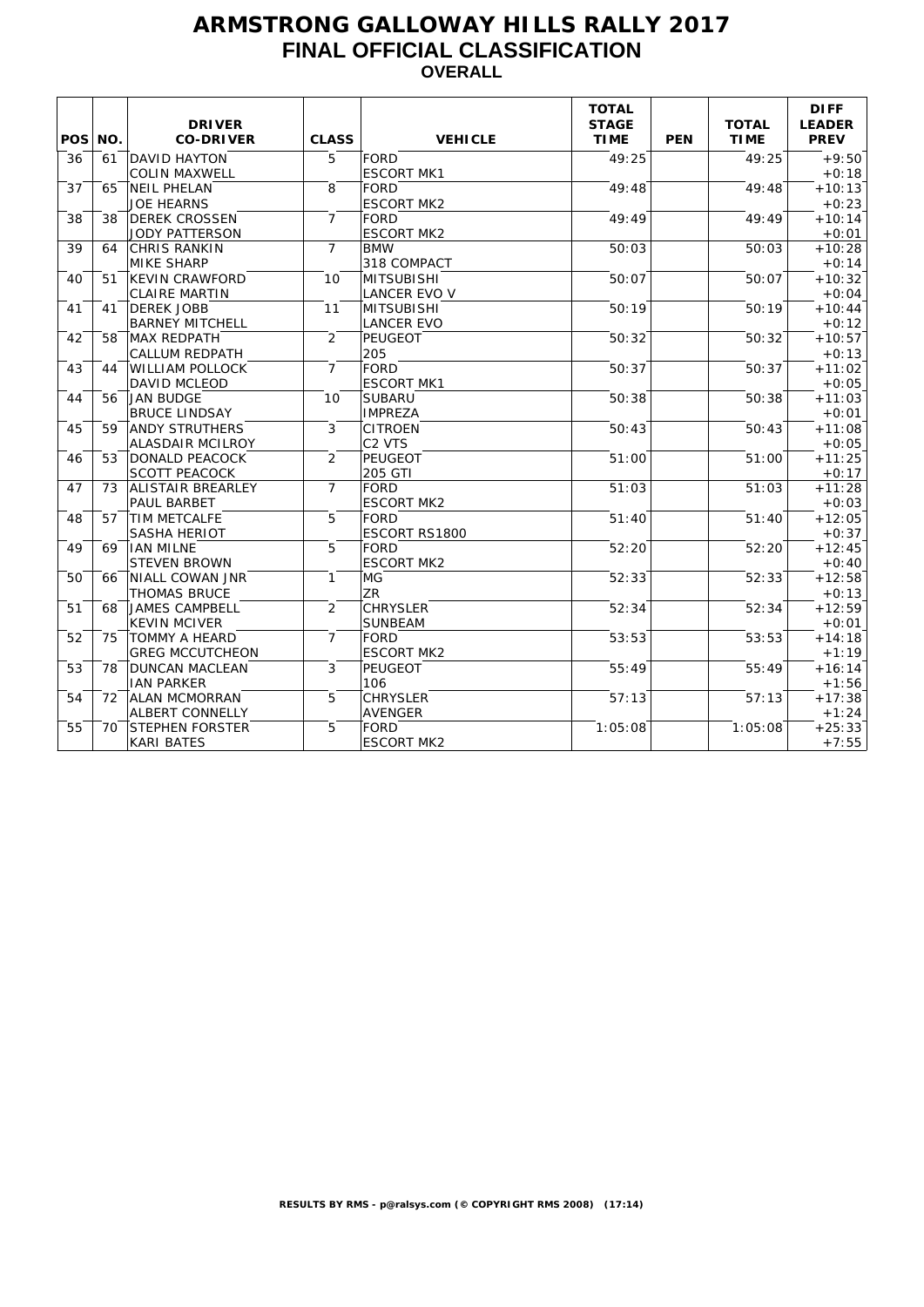## **ARMSTRONG GALLOWAY HILLS RALLY 2017 FINAL OFFICIAL CLASSIFICATION LISTED BY CLASS**

| POS NO.             |          | <b>DRIVER</b>                                           | <b>CLASS</b>                     | <b>VEHICLE</b>                                          | <b>STAGE</b><br><b>TIME</b> | <b>PEN</b> | <b>TOTAL</b><br><b>TIME</b> | <b>DIFF</b><br><b>LEADER</b> |
|---------------------|----------|---------------------------------------------------------|----------------------------------|---------------------------------------------------------|-----------------------------|------------|-----------------------------|------------------------------|
|                     |          | CLASS 1 - 2WD CARS UP TO 1450CC                         |                                  |                                                         |                             |            |                             |                              |
| $\mathbf 1$         |          | 66 Niall COWAN JNR                                      | $\mathbf{1}$                     | MG ZR                                                   | 52:33                       |            | 52:33                       | **.**                        |
|                     |          |                                                         |                                  | CLASS 2 - 2WD CARS UP TO 1650CC WITH 8 VALVES OR LESS   |                             |            |                             |                              |
| 1                   |          | 58 Max REDPATH                                          | $\overline{2}$                   | PEUGEOT 205                                             | 50:32                       |            | 50:32                       | $\star\star\cdot\star\star$  |
| $\overline{2}$      | 53       | Donald PEACOCK                                          | 2                                | PEUGEOT 205 GTI                                         | 51:00                       |            | 51:00                       | $+0:28$                      |
| 3                   |          | 68 James CAMPBELL                                       | $\overline{2}$                   | CHRYSLER SUNBEAM                                        | 52:34                       |            | 52:34                       | $+2:02$                      |
|                     |          |                                                         |                                  | CLASS 3 - 2WD CARS UP TO 1650CC WITH MORE THAN 8 VALVES |                             |            |                             | $\star\star\star\star\star$  |
| 1<br>$\overline{c}$ | 32       | 30 Angus LAWRIE<br>Keith RIDDICK                        | 3<br>3                           | <b>VAUXHALL CORSA</b><br>MG ZR                          | 44:20<br>44:35              |            | 44:20<br>44:35              | $+0:15$                      |
| 3                   | 48       | <b>Ross HUGHES</b>                                      | 3                                | CITROEN C2 VTS                                          | 46:45                       |            | 46:45                       | $+2:25$                      |
| 4                   | 42       | Jim ROBERTSON                                           | 3                                | <b>CITROEN C2R2</b>                                     | 48:19                       |            | 48:19                       | $+3:59$                      |
| 5                   | 46       | Gina WALKER                                             | 3                                | <b>CITROEN C2</b>                                       | 48:23                       |            | 48:23                       | $+4:03$                      |
| 6                   | 59       | Andy STRUTHERS                                          | 3                                | CITROEN C2 VTS                                          | 50:43                       |            | 50:43                       | $+6:23$                      |
| $\overline{7}$      |          | 78   Duncan MACLEAN                                     | 3                                | PEUGEOT 106                                             | 55:49                       |            | 55:49                       | $+11:29$                     |
|                     |          |                                                         |                                  | CLASS 4 - 2WD CARS UP TO 2050CC WITH 8 VALVES OR LESS   | 49:07                       |            | 49:07                       | $***.**$                     |
| $\mathbf{1}$        |          | 62 Douglas WATT<br><b>CLASS 5 - HISTORIC RALLY CARS</b> | $\overline{4}$                   | <b>FORD ESCORT MK2</b>                                  |                             |            |                             |                              |
| $\mathbf{1}$        | 21       | Steve BANNISTER                                         | 5                                | <b>FORD ESCORT MK2</b>                                  | 44:25                       |            | 44:25                       | $***.**$                     |
| $\overline{c}$      | 61       | David HAYTON                                            | 5                                | FORD ESCORT MK1                                         | 49:25                       |            | 49:25                       | $+5:00$                      |
| 3                   | 57       | Tim METCALFE                                            | 5                                | FORD ESCORT RS1800                                      | 51:40                       |            | 51:40                       | $+7:15$                      |
| 4                   | 69       | Ian MILNE                                               | $\overline{5}$                   | <b>FORD ESCORT MK2</b>                                  | 52:20                       |            | 52:20                       | $+7:55$                      |
| 5                   | 72       | Alan MCMORRAN                                           | 5                                | <b>CHRYSLER AVENGER</b>                                 | 57:13                       |            | 57:13                       | $+12:48$                     |
| 6                   | 70       | Stephen FORSTER                                         | 5                                | FORD ESCORT MK2                                         | 1:05:08                     |            | 1:05:08                     | $+20:43$                     |
|                     |          |                                                         |                                  | CLASS 7 - RWD CARS UP TO 2050CC WITH MORE THAN 8 VALVES |                             |            |                             |                              |
| 1<br>$\overline{2}$ | 23       | Duncan MACDONALD<br>Mike STUART                         | $\overline{7}$<br>$\overline{7}$ | <b>FORD ESCORT MK2</b><br><b>FORD ESCORT MK2</b>        | 43:59<br>45:29              |            | 43:59<br>45:29              | $\star\star\star\star\star$  |
| 3                   | 24<br>22 | Dougal BROWN                                            | $\overline{7}$                   | <b>FORD ESCORT MK2</b>                                  | 47:51                       |            | 47:51                       | $+1:30$<br>$+3:52$           |
| 4                   | 38       | Derek CROSSEN                                           | $\overline{7}$                   | <b>FORD ESCORT MK2</b>                                  | 49:49                       |            | 49:49                       | $+5:50$                      |
| 5                   | 64       | Chris RANKIN                                            | $\overline{7}$                   | <b>BMW 318 COMPACT</b>                                  | 50:03                       |            | 50:03                       | $+6:04$                      |
| 6                   | 44       | William POLLOCK                                         | $\overline{7}$                   | <b>FORD ESCORT MK1</b>                                  | 50:37                       |            | 50:37                       | $+6:38$                      |
| 7                   | 73       | Alistair BREARLEY                                       | $\overline{7}$                   | FORD ESCORT MK2                                         | 51:03                       |            | 51:03                       | $+7:04$                      |
| 8                   |          | 75 Tommy A HEARD                                        | $\overline{7}$                   | <b>FORD ESCORT MK2</b>                                  | 53:53                       |            | 53:53                       | $+9:54$                      |
|                     |          | CLASS 8 - 2WD CARS 2051CC AND OVER<br>David BOGIE       |                                  | FORD ESCORT MK2                                         |                             |            |                             | $***.**$                     |
| 1<br>$\overline{c}$ | 6<br>29  | Tommy O'CONNELL                                         | 8<br>8                           | <b>FORD ESCORT MK2</b>                                  | 40:51<br>44:15              |            | 40:51<br>44:15              | $+3:24$                      |
| 3                   |          | 65 Neil PHELAN                                          | 8                                | FORD ESCORT MK2                                         | 49:48                       |            | 49:48                       | $+8:57$                      |
|                     |          | <b>CLASS 9 - GROUP N 4WD CARS</b>                       |                                  |                                                         |                             |            |                             |                              |
| $\mathbf{1}$        |          | 18 Alasdair S GRAHAM                                    | 9                                | MITSUBISHI LANCER EVO IX                                | 44:38                       |            | 44:38                       | $\star\star\cdot\star\star$  |
| 2                   |          | 20   Fraser WILSON                                      | 9                                | MITSUBISHI LANCER EVO IX                                | 44:42                       |            | 44:42                       | $+0:04$                      |
| 3                   | 33       | Raymond MASON                                           | 9                                | MITSUBISHI LANCER EVO IX                                | 45:00                       |            | 45:00                       | $+0:22$                      |
| $\overline{4}$      |          | 35 Robert ADAMSON                                       | 9                                | <b>SUBARU IMPREZA</b>                                   | 47:40                       |            | 47:40                       | $+3:02$                      |
|                     |          |                                                         |                                  | CLASS 10 - OTHER 4WD CARS WITHOUT SEQUENTIAL GEARBOX    |                             |            |                             | $\star\star\star\star\star$  |
| 1<br>2              | 11<br>14 | Michael BINNIE<br>Iain WILSON                           | 10<br>10                         | MITSUBISHI LANCER EVO IX<br>SUBARU IMPREZA              | 41:48<br>42:09              |            | 41:48<br>42:09              | $+0:21$                      |
| 3                   | 25       | Richard DICKSON                                         | 10                               | <b>SUBARU IMPREZA</b>                                   | 43:55                       |            | 43:55                       | $+2:07$                      |
| 4                   | 36       | John MCILWRAITH                                         | 10                               | SUBARU IMPREZA GC8                                      | 44:41                       |            | 44:41                       | $+2:53$                      |
| 5                   | 19       | Ian BAUMGART                                            | 10                               | <b>SUBARU IMPREZA</b>                                   | 44:45                       |            | 44:45                       | $+2:57$                      |
| 6                   | 50       | Colin BAXTER                                            | 10                               | SUBARU IMPREZA                                          | 48:01                       |            | 48:01                       | $+6:13$                      |
| 7                   | 49       | Michael ROBERTSON                                       | 10                               | <b>SUBARU IMPREZA</b>                                   | 48:35                       |            | 48:35                       | $+6:47$                      |
| 8<br>9              | 51<br>56 | <b>Kevin CRAWFORD</b><br>Jan BUDGE                      | 10<br>10                         | MITSUBISHI LANCER EVO V<br><b>SUBARU IMPREZA</b>        | 50:07<br>50:38              |            | 50:07<br>50:38              | $+8:19$<br>$+8:50$           |
|                     |          | <b>CLASS 11 - GROUP A 4WD CARS</b>                      |                                  |                                                         |                             |            |                             |                              |
| -1                  | 1        | <b>Jock ARMSTRONG</b>                                   | 11                               | SUBARU IMPREZA                                          | 39:35                       |            | 39:35                       | $***.**$                     |
| $\overline{2}$      | 5        | Mark MCCULLOCH                                          | 11                               | MITSUBISHI LANCER EVO IX                                | 40:40                       |            | 40:40                       | $+1:05$                      |
| 3                   | 15       | <b>Scott MCCOMBIE</b>                                   | 11                               | MITSUBISHI LANCER EVO IX                                | 42:35                       |            | 42:35                       | $+3:00$                      |
| 4                   | 26       | Fraser LOUDEN                                           | 11                               | MITSUBISHI LANCER EVO IX                                | 44:45                       |            | 44:45                       | $+5:10$                      |
| 5                   | 28       | John RINTOUL                                            | 11                               | MITSUBISHI LANCER EVO X                                 | 46:30                       |            | 46:30                       | $+6:55$                      |
| 6<br>7              | 27<br>41 | James GIBB<br>Derek JOBB                                | 11<br>11                         | MITSUBISHI LANCER EVO VIII<br>MITSUBISHI LANCER EVO     | 46:39<br>50:19              |            | 46:39<br>50:19              | $+7:04$<br>$+10:44$          |
|                     |          | <b>CLASS 12 - WRC CARS AND R5 CARS</b>                  |                                  |                                                         |                             |            |                             |                              |
| 1                   | 81       | Euan THORBURN                                           | 12                               | FORD FIESTA R5                                          | 39:38                       |            | 39:38                       | $***.**$                     |
| $\overline{2}$      | 2        | Shaun SINCLAIR                                          | 12                               | SUBARU IMPREZA WRC                                      | 40:19                       |            | 40:19                       | $+0:41$                      |
| 3                   | 4        | <b>Rory YOUNG</b>                                       | 12                               | <b>FORD FIESTA R5</b>                                   | 40:31                       |            | 40:31                       | $+0:53$                      |
| 4                   | 10       | Andrew GALLACHER                                        | 12                               | <b>FORD FOCUS WRC</b>                                   | 40:58                       |            | 40:58                       | $+1:20$                      |
| 5                   | 8        | Donnie MACDONALD                                        | 12                               | <b>FORD FIESTA R5</b>                                   | 42:04                       |            | 42:04                       | $+2:26$                      |
| 6                   | 16       | Brendan CUMISKEY                                        | 12                               | FORD FIESTA R5                                          | 42:30                       |            | 42:30                       | $+2:52$                      |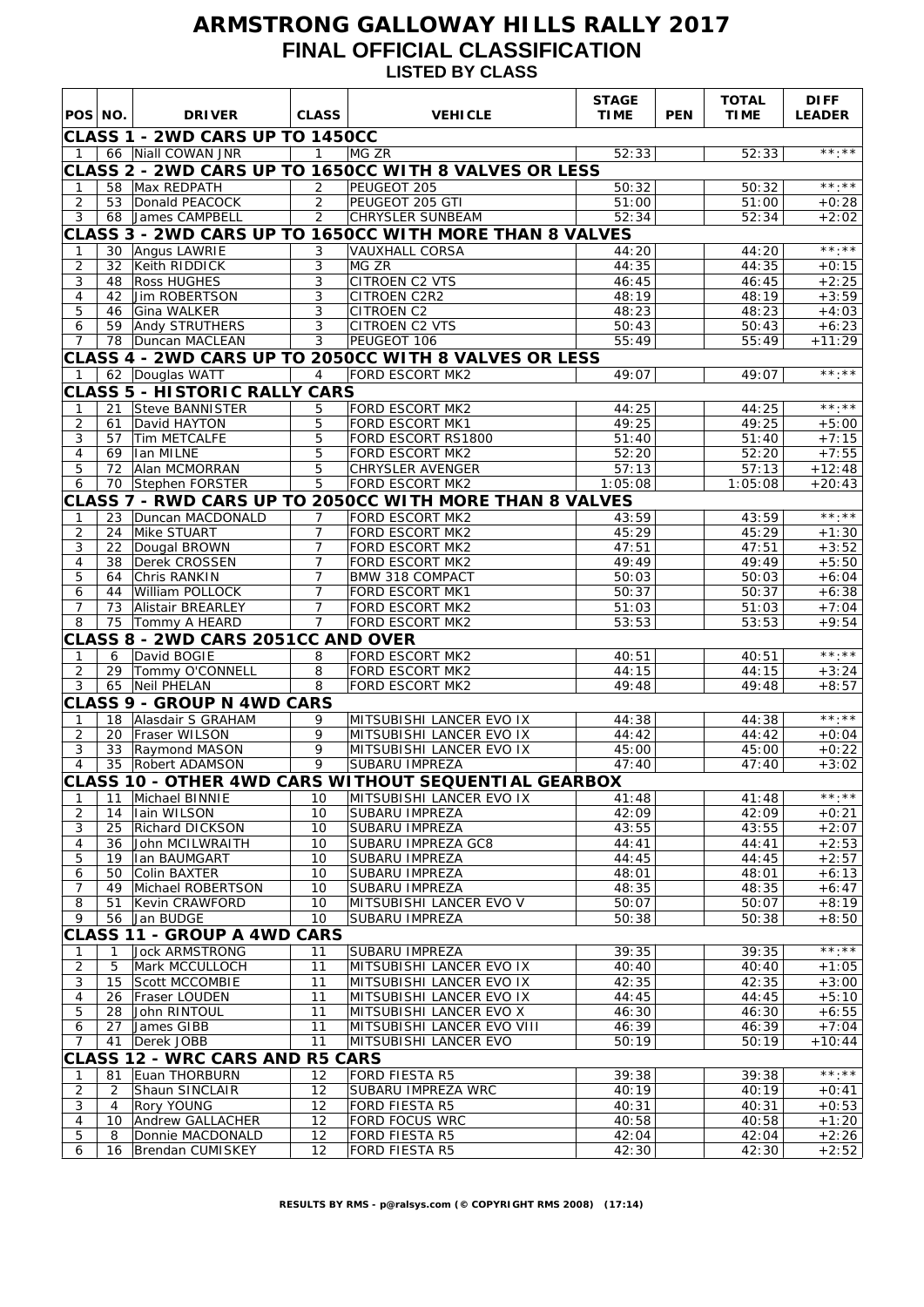# **ARMSTRONG GALLOWAY HILLS RALLY 2017 FINAL OFFICIAL CLASSIFICATION RETIREMENTS**

21 RETIREMENTS

| 3<br>MIKE FAULKNER<br>11<br>MITSUBISHI LANCER EVO IX<br>SF5 - Cairn Edward<br>PETER FOY<br><b>OFF ROAD</b><br>TC5A - Glen Urr Ice Cream<br><b>BRUCE MCCOMBIE</b><br>11<br>MITSUBISHI LANCER EVO IX<br>$\overline{7}$<br><b>DANIEL FORSYTH</b><br>OTL<br><b>FRED MILNE</b><br>SF3 - Fleet<br>9<br>11<br>MITSUBISHI LANCER EVO IX<br><b>NEIL SHANKS</b><br><b>ROLLED</b><br>MITSUBISHI LANCER EVO VI<br>SIMON HAY<br>10<br>SF5 - Cairn Edward<br>$12 \overline{ }$<br><b>CALUM JAFFRAY</b><br>OFF ROAD<br>JOHN WINK<br>12<br>HYUNDAI 120 R5<br>TC5A - Glen Urr Ice Cream<br>17<br><b>JOHN FORREST</b><br>MECHANICAL<br>$\overline{7}$<br>SF2 - Black Loch 1<br>31<br><b>PAUL MCERLEAN</b><br><b>FORD ESCORT MK2</b><br><b>NIALL MCKENNA</b><br>ROLLED<br><b>FRASER MACNICOL</b><br><b>FORD ESCORT MK2</b><br>SF5 - Cairn Edward<br>$\overline{4}$<br>37<br>OFF ROAD<br><b>KEITH BOA</b> | NO. | <b>DRIVER</b><br><b>CO-DRIVER</b> | <b>CLASS</b> | <b>VEHICLE</b> | <b>CONTROL</b><br><b>REASON</b> |
|---------------------------------------------------------------------------------------------------------------------------------------------------------------------------------------------------------------------------------------------------------------------------------------------------------------------------------------------------------------------------------------------------------------------------------------------------------------------------------------------------------------------------------------------------------------------------------------------------------------------------------------------------------------------------------------------------------------------------------------------------------------------------------------------------------------------------------------------------------------------------------------|-----|-----------------------------------|--------------|----------------|---------------------------------|
|                                                                                                                                                                                                                                                                                                                                                                                                                                                                                                                                                                                                                                                                                                                                                                                                                                                                                       |     |                                   |              |                |                                 |
|                                                                                                                                                                                                                                                                                                                                                                                                                                                                                                                                                                                                                                                                                                                                                                                                                                                                                       |     |                                   |              |                |                                 |
|                                                                                                                                                                                                                                                                                                                                                                                                                                                                                                                                                                                                                                                                                                                                                                                                                                                                                       |     |                                   |              |                |                                 |
|                                                                                                                                                                                                                                                                                                                                                                                                                                                                                                                                                                                                                                                                                                                                                                                                                                                                                       |     |                                   |              |                |                                 |
|                                                                                                                                                                                                                                                                                                                                                                                                                                                                                                                                                                                                                                                                                                                                                                                                                                                                                       |     |                                   |              |                |                                 |
|                                                                                                                                                                                                                                                                                                                                                                                                                                                                                                                                                                                                                                                                                                                                                                                                                                                                                       |     |                                   |              |                |                                 |
|                                                                                                                                                                                                                                                                                                                                                                                                                                                                                                                                                                                                                                                                                                                                                                                                                                                                                       |     |                                   |              |                |                                 |
|                                                                                                                                                                                                                                                                                                                                                                                                                                                                                                                                                                                                                                                                                                                                                                                                                                                                                       |     |                                   |              |                |                                 |
|                                                                                                                                                                                                                                                                                                                                                                                                                                                                                                                                                                                                                                                                                                                                                                                                                                                                                       |     |                                   |              |                |                                 |
|                                                                                                                                                                                                                                                                                                                                                                                                                                                                                                                                                                                                                                                                                                                                                                                                                                                                                       |     |                                   |              |                |                                 |
|                                                                                                                                                                                                                                                                                                                                                                                                                                                                                                                                                                                                                                                                                                                                                                                                                                                                                       |     |                                   |              |                |                                 |
|                                                                                                                                                                                                                                                                                                                                                                                                                                                                                                                                                                                                                                                                                                                                                                                                                                                                                       |     |                                   |              |                |                                 |
|                                                                                                                                                                                                                                                                                                                                                                                                                                                                                                                                                                                                                                                                                                                                                                                                                                                                                       |     |                                   |              |                |                                 |
|                                                                                                                                                                                                                                                                                                                                                                                                                                                                                                                                                                                                                                                                                                                                                                                                                                                                                       |     |                                   |              |                |                                 |
|                                                                                                                                                                                                                                                                                                                                                                                                                                                                                                                                                                                                                                                                                                                                                                                                                                                                                       | 39  | <b>DUNCAN CAMPBELL</b>            | 10           | SUBARU IMPREZA | SF5 - Cairn Edward              |
| MICHAEL CRUICKSHANK<br>OFF ROAD                                                                                                                                                                                                                                                                                                                                                                                                                                                                                                                                                                                                                                                                                                                                                                                                                                                       |     |                                   |              |                |                                 |
| $\overline{7}$<br>SF4 - Black Loch 2<br><b>ALISTER MACARTHUR</b><br><b>TALBOT SUNBEAM</b><br>43                                                                                                                                                                                                                                                                                                                                                                                                                                                                                                                                                                                                                                                                                                                                                                                       |     |                                   |              |                |                                 |
| CHRIS ROBERTSON<br>STOPPED IN STAGE                                                                                                                                                                                                                                                                                                                                                                                                                                                                                                                                                                                                                                                                                                                                                                                                                                                   |     |                                   |              |                |                                 |
| $\overline{3}$<br><b>ALEX PIRIE</b><br><b>CITROEN C2</b><br>45<br>SF1 - Barney Water                                                                                                                                                                                                                                                                                                                                                                                                                                                                                                                                                                                                                                                                                                                                                                                                  |     |                                   |              |                |                                 |
| <b>FRAZER SKENE</b><br><b>SUSPENSION</b>                                                                                                                                                                                                                                                                                                                                                                                                                                                                                                                                                                                                                                                                                                                                                                                                                                              |     |                                   |              |                |                                 |
| $\overline{2}$<br>ROBBIE BEATTIE<br>PEUGEOT 205 GTI<br>SF3 - Fleet<br>47                                                                                                                                                                                                                                                                                                                                                                                                                                                                                                                                                                                                                                                                                                                                                                                                              |     |                                   |              |                |                                 |
| <b>DAVID FINLAY</b><br>STOPPED IN STAGE                                                                                                                                                                                                                                                                                                                                                                                                                                                                                                                                                                                                                                                                                                                                                                                                                                               |     |                                   |              |                |                                 |
| 52 MICHAEL RENTON<br>6<br>PEUGEOT 306 GTI<br>SF2 - Black Loch 1                                                                                                                                                                                                                                                                                                                                                                                                                                                                                                                                                                                                                                                                                                                                                                                                                       |     |                                   |              |                |                                 |
| <b>KENNY FOGGO</b><br>MECHANICAL                                                                                                                                                                                                                                                                                                                                                                                                                                                                                                                                                                                                                                                                                                                                                                                                                                                      |     |                                   |              |                |                                 |
| JOHN O'KANE<br><b>FORD ESCORT MK2</b><br>SF3 - Fleet<br>55<br>4                                                                                                                                                                                                                                                                                                                                                                                                                                                                                                                                                                                                                                                                                                                                                                                                                       |     |                                   |              |                |                                 |
| OFF ROAD<br>MEGHAN O'KANE                                                                                                                                                                                                                                                                                                                                                                                                                                                                                                                                                                                                                                                                                                                                                                                                                                                             |     |                                   |              |                |                                 |
| JOHN BROWNIE<br>$\overline{7}$<br>OPEL KADETT C<br>SF5 - Cairn Edward<br>60                                                                                                                                                                                                                                                                                                                                                                                                                                                                                                                                                                                                                                                                                                                                                                                                           |     |                                   |              |                |                                 |
| <b>GORDON RITCHIE</b><br>MECHANICAL                                                                                                                                                                                                                                                                                                                                                                                                                                                                                                                                                                                                                                                                                                                                                                                                                                                   |     |                                   |              |                |                                 |
| <b>TOMMY GRAHAM</b><br>10<br>MITSUBISHI LANCER EVO VIII<br>TC2 - Black Loch 1<br>63                                                                                                                                                                                                                                                                                                                                                                                                                                                                                                                                                                                                                                                                                                                                                                                                   |     |                                   |              |                |                                 |
| <b>MARK PICKERING</b><br>MECHANICAL                                                                                                                                                                                                                                                                                                                                                                                                                                                                                                                                                                                                                                                                                                                                                                                                                                                   |     |                                   |              |                |                                 |
| $\overline{7}$<br>DAVID KIRKPATRICK<br><b>BMW COMPACT</b><br>TC3 - Fleet<br>67                                                                                                                                                                                                                                                                                                                                                                                                                                                                                                                                                                                                                                                                                                                                                                                                        |     |                                   |              |                |                                 |
| <b>COLIN JOHNSTONE</b><br><b>BROKEN STRUT</b>                                                                                                                                                                                                                                                                                                                                                                                                                                                                                                                                                                                                                                                                                                                                                                                                                                         |     |                                   |              |                |                                 |
| <b>EIVIN THOMAS SMITH</b><br>3<br><b>CITROEN C2 VTS</b><br>TC3 - Fleet<br>74                                                                                                                                                                                                                                                                                                                                                                                                                                                                                                                                                                                                                                                                                                                                                                                                          |     |                                   |              |                |                                 |
| <b>SHANNON TURNBULL</b><br>MECHANICAL                                                                                                                                                                                                                                                                                                                                                                                                                                                                                                                                                                                                                                                                                                                                                                                                                                                 |     |                                   |              |                |                                 |
| <b>ALBERT MCCLENAHAN</b><br>10<br>LAND ROVER FREELANDER V6<br>SF3 - Fleet<br>76                                                                                                                                                                                                                                                                                                                                                                                                                                                                                                                                                                                                                                                                                                                                                                                                       |     |                                   |              |                |                                 |
| CALEB JESSE MCCLENAHAN<br>OFF ROAD                                                                                                                                                                                                                                                                                                                                                                                                                                                                                                                                                                                                                                                                                                                                                                                                                                                    |     |                                   |              |                |                                 |
| $\mathbf{1}$<br><b>TALBOT SUNBEAM</b><br>SF1 - Barney Water<br>77<br>JOHN ROWAN                                                                                                                                                                                                                                                                                                                                                                                                                                                                                                                                                                                                                                                                                                                                                                                                       |     |                                   |              |                |                                 |
| <b>BRIDGET ROWAN</b><br>OFF ROAD                                                                                                                                                                                                                                                                                                                                                                                                                                                                                                                                                                                                                                                                                                                                                                                                                                                      |     |                                   |              |                |                                 |
| SF2 - Black Loch 1<br><b>GAVIN CHISHOLM</b><br>4<br>SAAB 99 EMS<br>79                                                                                                                                                                                                                                                                                                                                                                                                                                                                                                                                                                                                                                                                                                                                                                                                                 |     |                                   |              |                |                                 |
| <b>ROBERT GRAY</b><br>OFF ROAD                                                                                                                                                                                                                                                                                                                                                                                                                                                                                                                                                                                                                                                                                                                                                                                                                                                        |     |                                   |              |                |                                 |
| SF1 - Barney Water<br>NIKKI ADDISON<br>3<br>PEUGEOT 106<br>80<br>OFF ROAD<br>RACHEL MATHESON                                                                                                                                                                                                                                                                                                                                                                                                                                                                                                                                                                                                                                                                                                                                                                                          |     |                                   |              |                |                                 |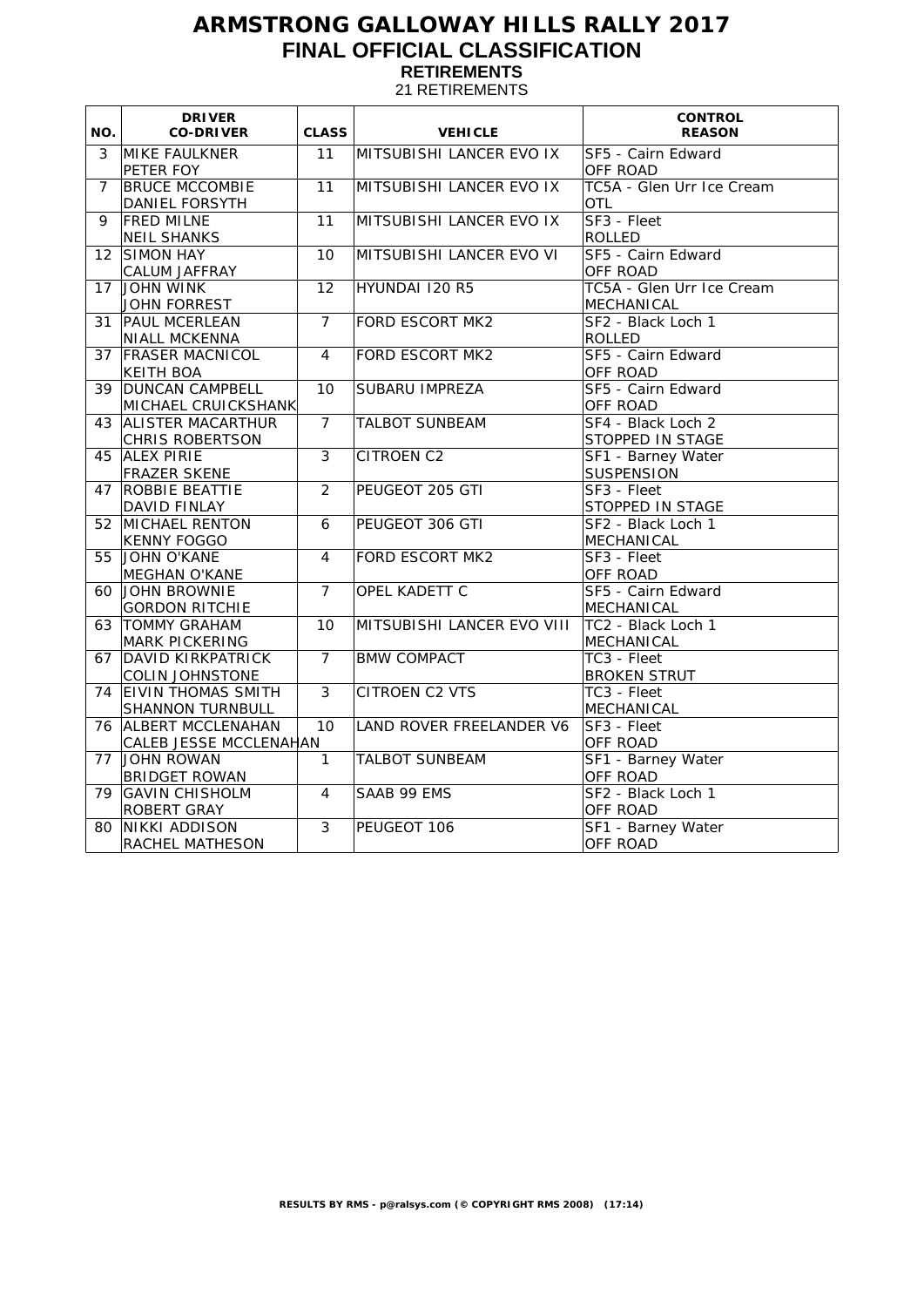## **ARMSTRONG GALLOWAY HILLS RALLY 2017 FINAL OFFICIAL CLASSIFICATION STAGE TIMES**

| NO.      | <b>DRIVER</b>                 | <b>CLS</b>          | <b>SS1</b><br><b>BARNEY</b> | SS <sub>2</sub><br><b>BLACK1</b> | SS <sub>3</sub><br><b>FLEET</b>   | <b>SS4</b><br><b>BLACK2</b> | <b>SS 5</b><br><b>CAIRN</b> |
|----------|-------------------------------|---------------------|-----------------------------|----------------------------------|-----------------------------------|-----------------------------|-----------------------------|
| 1        | J. ARMSTRONG                  | 11                  | 5:57                        | 8:36                             | 5:12                              | 8:41                        | 11:09                       |
| 2        | S. SINCLAIR                   | 12                  | 6:01                        | 8:52                             | 5:15                              | 8:37                        | 11:34                       |
| 3<br>4   | M. FAULKNER<br>R. YOUNG       | 11<br>12            | 6:08<br>6:16                | 8:47<br>8:59                     | 5:17<br>5:17                      | 8:45                        | 8:39 RETIRED<br>11:14       |
| 5        | M. MCCULLOCH                  | 11                  | 6:24                        | 8:52                             | 5:22                              | 8:45                        | 11:17                       |
| 6        | D. BOGIE                      | 8                   | 6:17                        | 8:58                             | 5:26                              | 8:47                        | 11:23                       |
| 7        | <b>B. MCCOMBIE</b>            | 11                  | 6:26                        | 9:10                             | 5:30                              | 20:00                       | 11:47                       |
| 8        | D. MACDONALD                  | 12                  | 6:26                        | 9:21                             | 5:36                              | 9:02                        | 11:39                       |
| 9        | F. MILNE                      | 11                  | 6:23                        |                                  | $9:21$ RETIRED                    |                             |                             |
| 10       | A. GALLACHER                  | 12                  | 6:24                        | 8:59                             | 5:21                              | 8:48                        | 11:26                       |
| 11       | M. BINNIE                     | 10                  | 6:23                        | 9:12                             | 5:36                              | 8:51                        | 11:46                       |
| 12<br>14 | S. HAY<br>I. WILSON           | 10<br>10            | 6:38<br>6:26                | 9:19<br>9:21                     | 5:27<br>5:40                      | 8:59                        | $9:02$ RETIRED<br>11:43     |
| 15       | S. MCCOMBIE                   | 11                  | 6:34                        | 9:20                             | 5:36                              | 9:15                        | 11:50                       |
| 16       | <b>B. CUMISKEY</b>            | 12                  | 6:27                        | 9:29                             | 5:43                              | 9:03                        | 11:48                       |
| 17       | J. WINK                       | 12                  | 6:32                        | 9:18                             | 5:27                              | 9:05                        | 24:00                       |
| 18       | A. GRAHAM                     | 9                   | 6:49                        | 9:57                             | 5:55                              | 9:34                        | 12:23                       |
| 19       | <b>I. BAUMGART</b>            | 10                  | 6:41                        | 10:35                            | 5:54                              | 9:28                        | 12:07                       |
| 20       | F. WILSON                     | 9                   | 6:52                        | 10:23                            | 5:53                              | 9:30                        | 12:04                       |
| 21       | S. BANNISTER                  | 5                   | 6:47                        | 9:42                             | 5:52                              | 9:37                        | 12:27                       |
| 22<br>23 | D. BROWN<br>D. MACDONALD      | 7<br>7              | 7:06<br>6:37                | 10:16<br>9:31                    | 6:19<br>5:44                      | 10:19<br>9:28               | 13:51<br>12:39              |
| 24       | M. STUART                     | $\overline{7}$      | 6:52                        | 10:02                            | 5:50                              | 10:04                       | 12:41                       |
| 25       | R. DICKSON                    | 10                  | 6:42                        | 9:49                             | 5:51                              | 9:26                        | 12:07                       |
| 26       | F. LOUDEN                     | 11                  | 6:57                        | 9:53                             | 5:52                              | 9:43                        | 12:20                       |
| 27       | J. GIBB                       | 11                  | 6:57                        | 9:59                             | 6:02                              | 9:59                        | 13:42                       |
| 28       | J. RINTOUL                    | 11                  | 7:09                        | 10:05                            | 6:29                              | 10:02                       | 12:45                       |
| 29       | T. O'CONNELL                  | 8                   | 6:46                        | 9:48                             | 5:53                              | 9:29                        | 12:19                       |
| 30       | A. LAWRIE                     | 3                   | 6:52                        | 9:46                             | 5:47                              | 9:34                        | 12:21                       |
| 31<br>32 | P. MCERLEAN<br>K. RIDDICK     | 7<br>$\overline{3}$ | 6:49                        | 9:56                             | 6:46 RETIRED SS2 - ROLLED<br>5:55 | 9:33                        | 12:22                       |
| 33       | R. MASON                      | 9                   | 6:51                        | 9:52                             | 5:59                              | 9:43                        | 12:35                       |
| 34       | C. MCMIKEN                    | 11                  | <b>NON-STARTER</b>          |                                  |                                   |                             |                             |
| 35       | R. ADAMSON                    | 9                   | 7:16                        | 10:31                            | 6:19                              | 10:26                       | 13:08                       |
| 36       | J. MCILWRAITH                 | 10                  | 6:50                        | 9:51                             | 5:56                              | 9:56                        | 12:08                       |
| 37       | F. MACNICOL                   | 4                   | 7:13                        | 10:19                            | 6:13                              |                             | 10:16 RETIRED               |
| 38       | D. CROSSEN                    | 7                   | 7:39                        | 11:16                            | 6:42                              | 10:41                       | 13:31                       |
| 39       | D. CAMPBELL                   | 10                  | 6:59                        | 10:40                            | 5:55                              |                             | $9:56$ RETIRED              |
| 40       | J. MCCARVILLE<br>D. JOBB      | 10                  | <b>NON-STARTER</b><br>7:35  | 11:16                            |                                   | 10:59                       |                             |
| 41<br>42 | J. ROBERTSON                  | 11<br>3             | 7:29                        | 10:34                            | 6:48<br>6:23                      | 10:25                       | 13:41<br>13:28              |
| 43       | A. MACARTHUR                  | 7                   | 7:18                        | 10:40                            |                                   | $6:16$ <b>RETIRED</b>       |                             |
| 44       | W. POLLOCK                    | 7                   | 7:52                        | 11:08                            | 6:36                              | 11:02                       | 13:59                       |
| 45       | A. PIRIE                      | $\overline{3}$      |                             |                                  | <b>RETIRED SS1 - SUSPENSION</b>   |                             |                             |
| 46       | G. WALKER                     | 3                   | 7:38                        | 10:44                            | 6:14                              | 10:28                       | 13:19                       |
| 47       | R. BEATTIE                    | $\overline{2}$      | 7:26                        |                                  | $10:45$ <b>RETIRED</b>            |                             |                             |
| 48       | R. HUGHES                     | 3                   | 7:17                        | 10:08                            | 6:11                              | 9:57                        | 13:12                       |
| 49<br>50 | M. ROBERTSON<br>C. BAXTER     | 10<br>10            | 7:40<br>7:22                | 11:00<br>10:38                   | 6:24<br>6:20                      | 10:25<br>10:28              | 13:06<br>13:13              |
| 51       | K. CRAWFORD                   | 10                  | 7:41                        | 11:06                            | 6:43                              | 11:00                       | 13:37                       |
| 52       | M. RENTON                     | 6                   |                             | $7:40$ RETIRED                   |                                   |                             |                             |
| 53       | D. PEACOCK                    | $\overline{2}$      | 7:54                        | 11:22                            | 6:41                              | 11:05                       | 13:58                       |
| 54       | S. SLOAN                      | 1                   | <b>NON-STARTER</b>          |                                  |                                   |                             |                             |
| 55       | J. O'KANE                     | 4                   | 10:04                       |                                  | $10:42$ <b>RETIRED</b>            |                             |                             |
| 56       | J. BUDGE                      | 10                  | 7:47                        | 11:13                            | 6:36                              | 11:04                       | 13:58                       |
| 57       | T. METCALFE                   | 5                   | 8:03                        | 11:29                            | 6:43                              | 11:20                       | 14:05                       |
| 58<br>59 | M. REDPATH<br>A. STRUTHERS    | $\overline{c}$<br>3 | 7:40<br>7:53                | 11:04<br>11:04                   | 6:31<br>6:34                      | 10:54<br>10:49              | 14:23<br>14:23              |
| 60       | J. BROWNIE                    | $\overline{7}$      | 7:44                        | 11:15                            | 6:38                              |                             | 10:35 <b>RETIRED</b>        |
| 61       | D. HAYTON                     | $\overline{5}$      | 7:34                        | 11:05                            | 6:26                              | 10:44                       | 13:36                       |
| 62       | D. WATT                       | 4                   | 7:29                        | 10:51                            | 6:19                              | 10:48                       | 13:40                       |
| 63       | T. GRAHAM                     | 10                  |                             | $8:43$ RETIRED                   |                                   |                             |                             |
| 64       | C. RANKIN                     | 7                   | 7:43                        | 11:09                            | 6:37                              | 10:47                       | 13:47                       |
| 65       | N. PHELAN                     | 8                   | 7:39                        | 11:07                            | 6:47                              | 10:47                       | 13:28                       |
| 66       | N. COWAN JNR                  | 1                   | 8:12                        | 11:40                            | 6:52                              | 11:17                       | 14:32                       |
| 67<br>68 | D. KIRKPATRICK<br>J. CAMPBELL | 7<br>$\overline{c}$ | 8:06<br>7:45                | 11:13                            | $11:47$ RETIRED<br>7:22           | 10:51                       | 15:23                       |
| 69       | I. MILNE                      | 5                   | 7:44                        | 11:38                            | 7:01                              | 11:41                       | 14:16                       |
| 70       | S. FORSTER                    | 5                   | 8:07                        | 12:12                            | 7:21                              | 15:34                       | 21:54                       |
| 71       | H. MACINNES                   | 10                  | <b>NON-STARTER</b>          |                                  |                                   |                             |                             |
| 72       | A. MCMORRAN                   | 5                   | 8:47                        | 12:42                            | 8:00                              | 12:01                       | 15:43                       |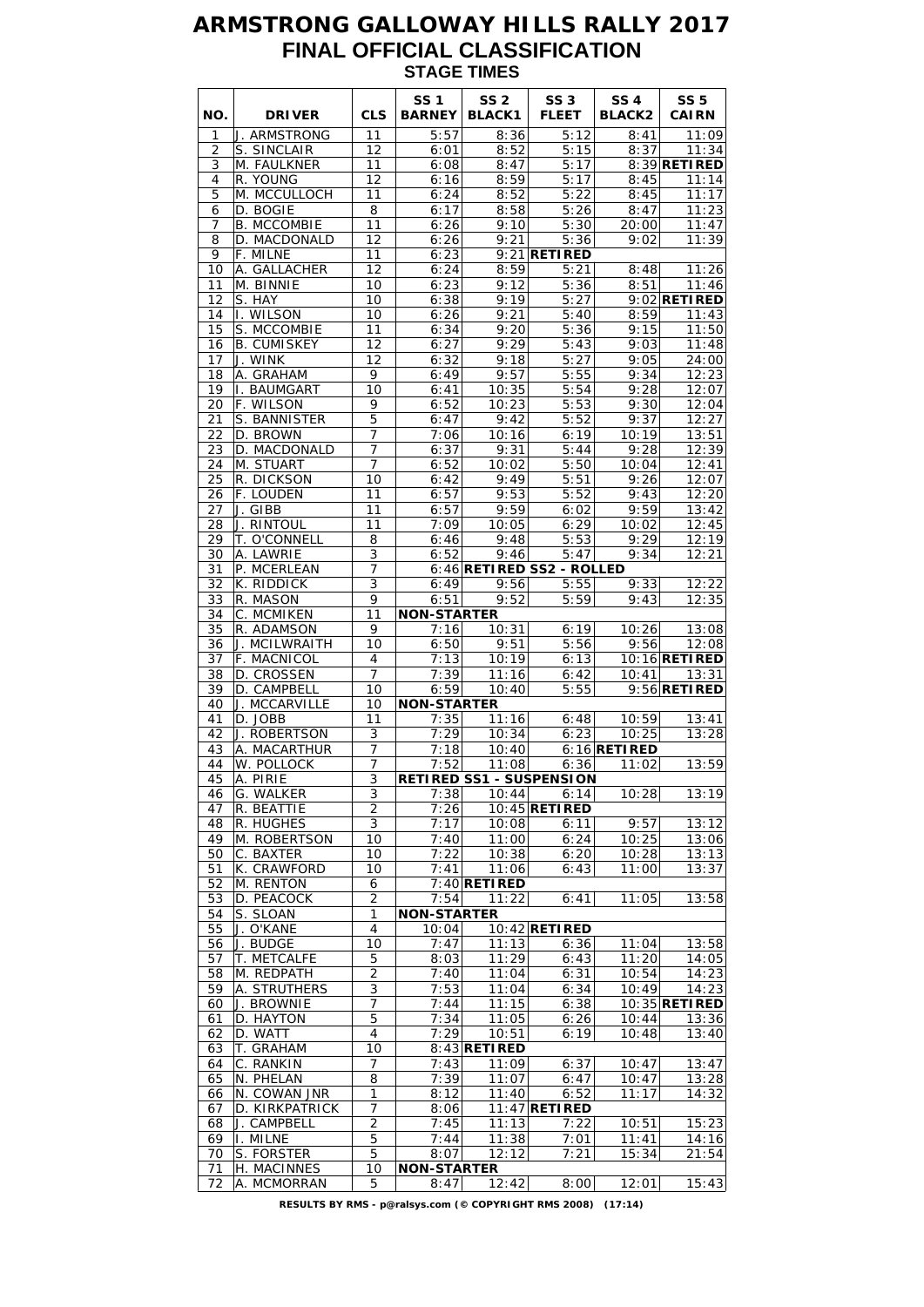## **ARMSTRONG GALLOWAY HILLS RALLY 2017 FINAL OFFICIAL CLASSIFICATION STAGE TIMES**

| NO. | <b>DRIVER</b> | <b>CLS</b> | SS <sub>1</sub><br><b>BARNEY</b> | SS <sub>2</sub><br><b>BLACK1</b> | SS <sub>3</sub><br><b>FLEET</b> | SS <sub>4</sub><br><b>BLACK2</b> | SS <sub>5</sub><br><b>CAIRN</b> |
|-----|---------------|------------|----------------------------------|----------------------------------|---------------------------------|----------------------------------|---------------------------------|
| 73  | A. BREARLEY   |            | 7:44                             | 11:15                            | 6:45                            | 10:59                            | 14:20                           |
| 74  | E. SMITH      | 3          | 8:18                             |                                  | 20:00 <b>RETI RED</b>           |                                  |                                 |
| 75  | T. HEARD      |            | 8:05                             | 11:54                            | 7:01                            | 12:05                            | 14:48                           |
| 76  | A. MCCLENAHAN | 10         | 10:35                            |                                  | 12:33 RETIRED                   |                                  |                                 |
| 77  | J. ROWAN      |            |                                  | <b>RETIRED SS1 - OFF ROAD</b>    |                                 |                                  |                                 |
| 78  | D. MACLEAN    | 3          | 8:32                             | 13:00                            | 7:23                            | 11:59                            | 14:55                           |
| 79  | IG. CHISHOLM  | 4          |                                  |                                  | 9:09 RETIRED SS2 - OFF ROAD     |                                  |                                 |
| 80  | N. ADDISON    | 3          |                                  | <b>RETIRED SS1 - OFF ROAD</b>    |                                 |                                  |                                 |
| 81  | E. THORBURN   | 12         | 6:18                             | 8:44                             | 5:12                            | 8:28                             | 10:56                           |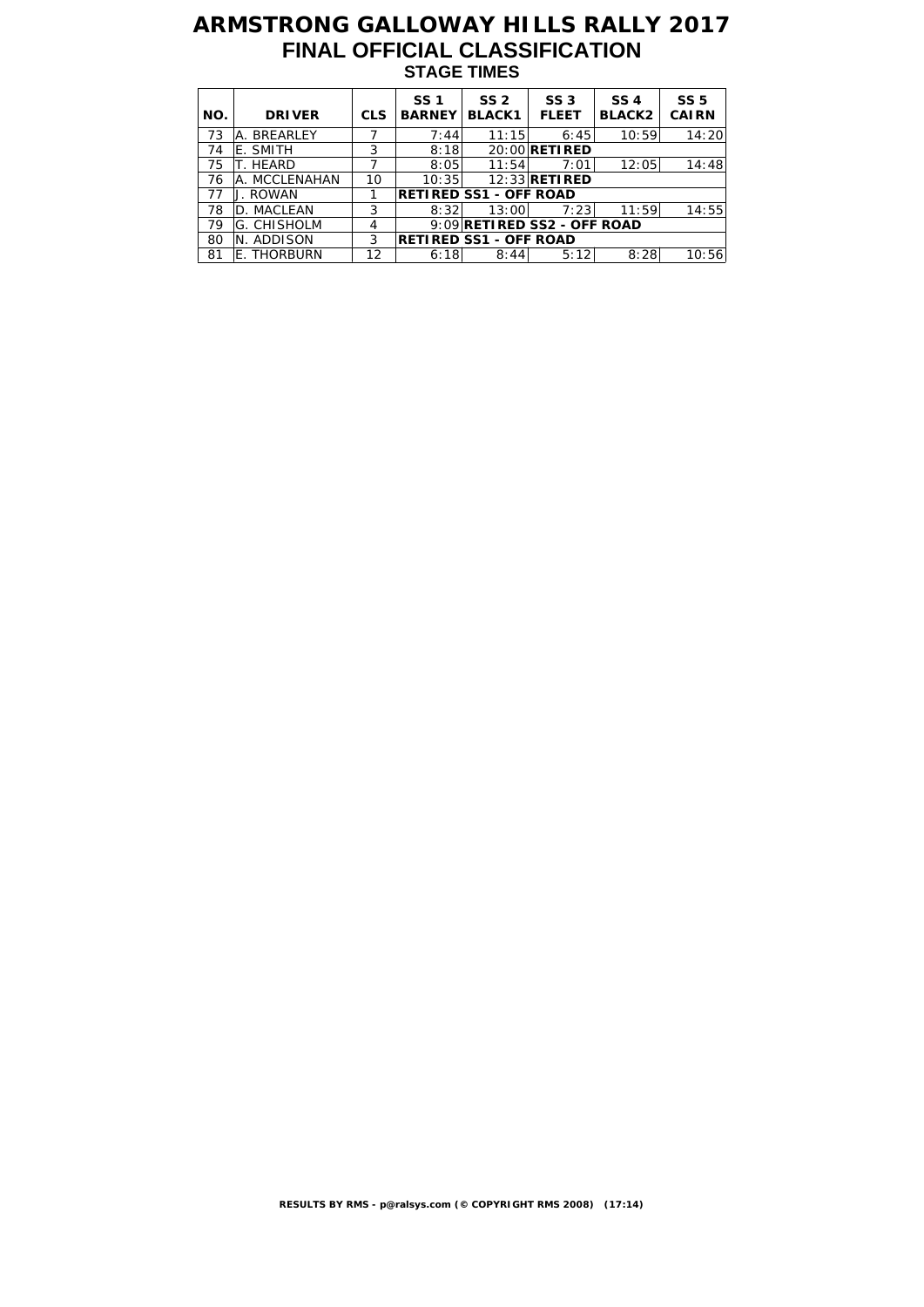#### **ARMSTRONG GALLOWAY HILLS RALLY 2017 FINAL OFFICIAL CLASSIFICATION STAGE POSITIONS**

| <b>POS</b> | SS 1<br><b>BARNEY</b> | SS <sub>2</sub><br><b>BLACK1</b>             | SS <sub>3</sub><br><b>FLEET</b> | <b>SS 4</b><br><b>BLACK2</b> | <b>SS 5</b><br><b>CAIRN</b> |
|------------|-----------------------|----------------------------------------------|---------------------------------|------------------------------|-----------------------------|
| 1          | 1                     | 1                                            | 1                               | 81                           | 81                          |
| 2          | 2                     | 81<br>3                                      | $81 =$<br>$\overline{2}$        | 2<br>3                       | 1<br>4                      |
| 3<br>4     | 3<br>4                | $\overline{2}$                               | 3                               | 1                            | 5                           |
| 5          | 6                     | $5=$                                         | $4 =$                           | 4                            | 6                           |
| 6          | 81                    | 6                                            | 10                              | $5 =$                        | 10                          |
| 7          | 9                     | 4                                            | 5                               | 6                            | $\overline{2}$              |
| 8          | $11 =$                | $10=$                                        | 6                               | 10                           | 8                           |
| 9<br>10    | 5<br>$10=$            | 7<br>11                                      | 12<br>$17 =$                    | 11<br>14                     | 14<br>11                    |
| 11         | $\overline{7}$        | 17                                           | 7                               | 8                            | 7                           |
| 12         | $8 =$                 | 12                                           | 8                               | $12 =$                       | 16                          |
| 13         | $14 =$                | 15                                           | $11 =$                          | 16                           | 15                          |
| 14         | 16                    | 8                                            | $15 =$                          | 17                           | 20                          |
| 15         | 17                    | $9 =$                                        | 14                              | 15                           | 19                          |
| 16         | 15                    | $14 =$                                       | 16                              | 25                           | $25 =$                      |
| 17<br>18   | 23<br>12              | 16<br>23                                     | 23<br>30                        | 19<br>$23 =$                 | 36<br>29                    |
| 19         | 19                    | 21                                           | 24                              | 29                           | 26                          |
| 20         | 25                    | 30                                           | 25                              | 20                           | 30                          |
| 21         | 29                    | 29                                           | 21                              | 32                           | 32                          |
| 22         | $31 =$                | 25                                           | $26=$                           | 18                           | 18                          |
| 23         | 21                    | 36                                           | 20                              | $30=$                        | 21                          |
| 24         | 18                    | 33                                           | $29 =$                          | 21                           | 33                          |
| 25<br>26   | $32 =$<br>36          | 26<br>32                                     | 19<br>18                        | 26<br>$33 =$                 | 23<br>24                    |
| 27         | 33                    | 18                                           | $32 =$                          | 36                           | 28                          |
| 28         | 20                    | 27                                           | $39 =$                          | $39 =$                       | 49                          |
| 29         | $24 =$                | 24                                           | 36                              | 48                           | 35                          |
| 30         | $30=$                 | 28                                           | 33                              | 27                           | 48                          |
| 31         | 26                    | 48                                           | 27                              | 28                           | 50                          |
| 32<br>33   | $27 =$                | 22                                           | 48<br>37                        | 24<br>37                     | 46                          |
| 34         | 39<br>22              | 37<br>20                                     | 46                              | 22                           | 42<br>$65 =$                |
| 35         | 28                    | 35                                           | 43                              | 42                           | 38                          |
| 36         | 37                    | 42                                           | 22                              | $49=$                        | 61                          |
| 37         | 35                    | 19                                           | $35 =$                          | 35                           | 51                          |
| 38         | 48                    | 50                                           | $62 =$                          | 46                           | 62                          |
| 39         | 43                    | 39                                           | 50                              | $50=$                        | 41                          |
| 40<br>41   | 50<br>47              | $43 =$<br>55                                 | 42<br>49                        | 60<br>38                     | 27<br>64                    |
| 42         | 42                    | 46                                           | 61                              | 61                           | 22                          |
| 43         | $62=$                 | 47                                           | 28                              | 64                           | 53                          |
| 44         | 61                    | 62                                           | 58                              | $65=$                        | $56=$                       |
| 45         | 41                    | 49                                           | 59                              | 62                           | 44                          |
| 46         | 46                    | 58                                           | 44                              | 59                           | 57                          |
| 47         | 38<br>$65=$           | $59=$                                        | $56 =$                          | 68                           | 69                          |
| 48<br>49   | 49                    | 61<br>51                                     | 64<br>60                        | 58<br>41                     | 73<br>58                    |
| 50         | $52 =$                | 65                                           | 53                              | $73 =$                       | $59=$                       |
| 51         | $58 =$                | 44                                           | 38                              | 51                           | 66                          |
| 52         | 51                    | 64                                           | 51                              | 44                           | 75                          |
| 53         | 64                    | 56                                           | $57 =$                          | 56                           | 78                          |
| 54         | 60                    | $68 =$                                       | 73                              | 53                           | 68                          |
| 55<br>56   | $69=$<br>$73=$        | 60<br>$\overline{73}$ =                      | 65<br>41                        | 66<br>57                     | 72<br>70                    |
| 57         | 68                    | 38                                           | 66                              | 69                           | 17                          |
| 58         | 56                    | $41 =$                                       | 69                              | 78                           |                             |
| 59         | 44                    | 53                                           | $75 =$                          | 72                           |                             |
| 60         | 59                    | 57                                           | 70                              | 75                           |                             |
| 61         | 53                    | 69                                           | 68                              | 70                           |                             |
| 62<br>63   | 57                    | 66<br>67                                     | 78                              | $\overline{7}$               |                             |
| 64         | 75<br>67              | 75                                           | 72                              |                              |                             |
| 65         | 70                    | 70                                           |                                 |                              |                             |
| 66         | 66                    | 76                                           |                                 |                              |                             |
| 67         | 74                    | 72                                           |                                 |                              |                             |
| 68         | 78                    | 78                                           |                                 |                              |                             |
| 69         | 63                    | 74                                           |                                 |                              |                             |
| 70         | 72                    | -' MEANS EQUAL TIME WITH PREVIOUS COMPETITOR |                                 |                              |                             |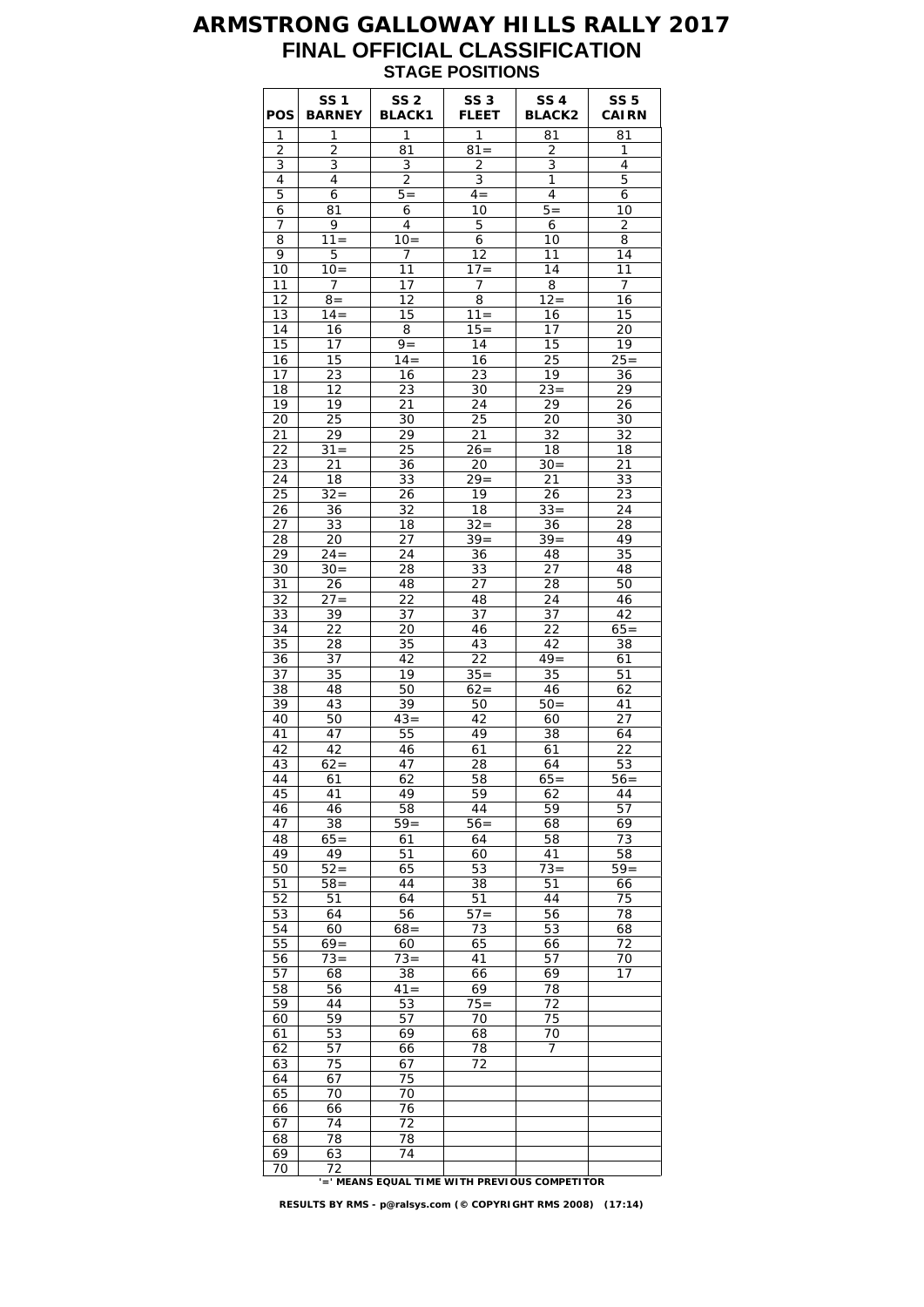## **ARMSTRONG GALLOWAY HILLS RALLY 2017 FINAL OFFICIAL CLASSIFICATION STAGE POSITIONS**

| POS | SS <sub>1</sub><br><b>BARNEY</b> | SS <sub>2</sub><br><b>BLACK1</b> | SS <sub>3</sub><br><b>FLEET</b> | SS 4<br><b>BLACK2</b>                         | SS <sub>5</sub><br><b>CAIRN</b> |
|-----|----------------------------------|----------------------------------|---------------------------------|-----------------------------------------------|---------------------------------|
|     | 79                               |                                  |                                 |                                               |                                 |
| 72  | 55                               |                                  |                                 |                                               |                                 |
| 73  | 76                               |                                  |                                 |                                               |                                 |
|     |                                  |                                  |                                 | '=' MEANS EQUAL TIME WITH PREVIOUS COMPETITOR |                                 |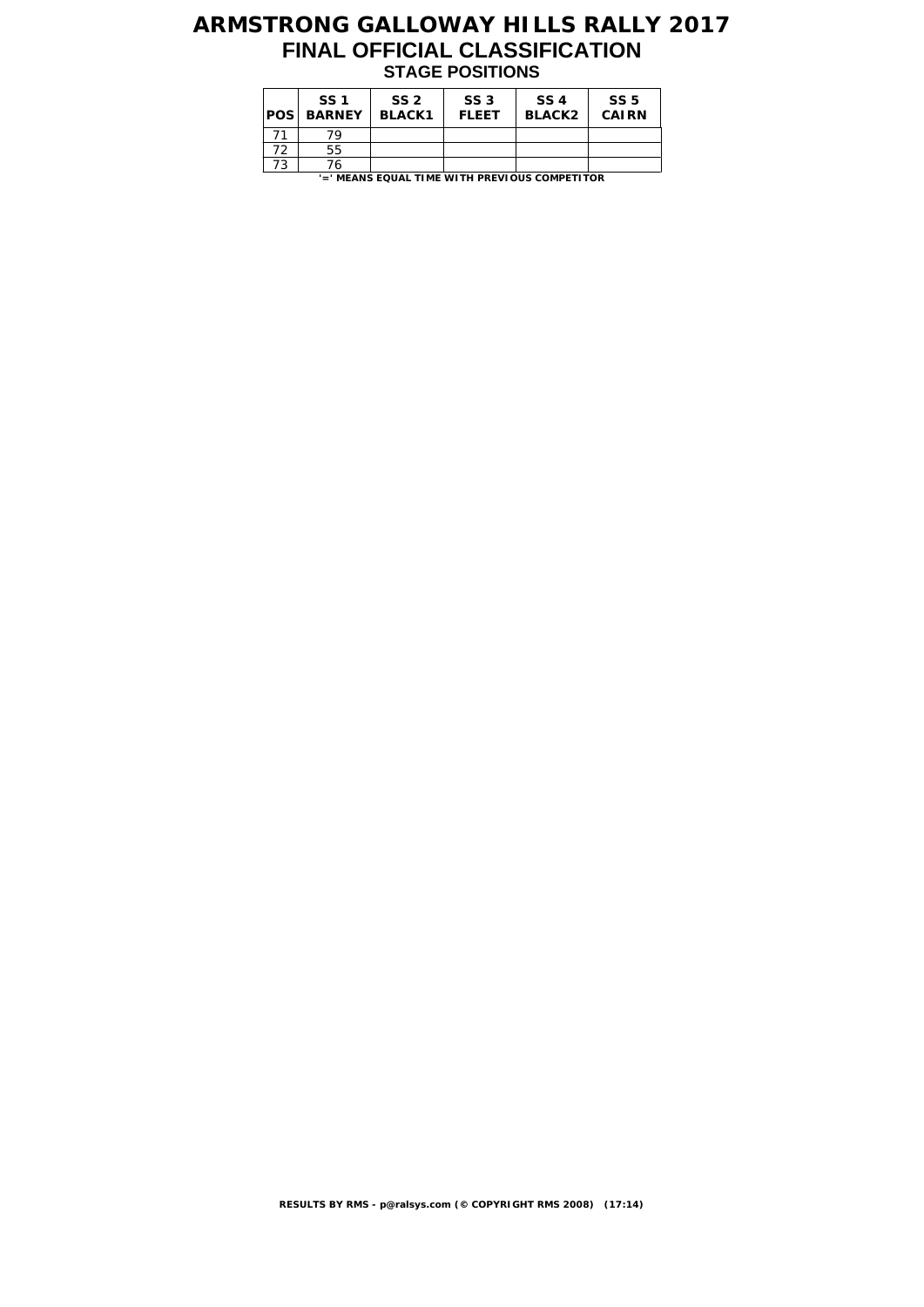#### **ARMSTRONG GALLOWAY HILLS RALLY 2017 FINAL OFFICIAL CLASSIFICATION LEADING STAGE POSITIONS**

| NO. | <b>DRIVER</b>                                                                                         | 1st. | 2nd                                                       | 3rd | 4th            | 5th | 6th | 7th | 8th |   |                |                |   |   |   | 9th   10th   11th   12th   13th   14th   15th |
|-----|-------------------------------------------------------------------------------------------------------|------|-----------------------------------------------------------|-----|----------------|-----|-----|-----|-----|---|----------------|----------------|---|---|---|-----------------------------------------------|
|     | <b>JOCK ARMSTRONG</b>                                                                                 | 3    |                                                           |     | 1              |     |     |     |     |   |                |                |   |   |   |                                               |
| 81  | EUAN THORBURN                                                                                         | 3    | h                                                         |     |                |     | 1   |     |     |   |                |                |   |   |   |                                               |
| 2   | <b>SHAUN SINCLAIR</b>                                                                                 |      | $\overline{2}$                                            | 1   | 1              |     |     | 1   |     |   |                |                |   |   |   |                                               |
| 3   | <b>MIKE FAULKNER</b>                                                                                  |      |                                                           | 3   | h              |     |     |     |     |   |                |                |   |   |   |                                               |
| 4   | <b>RORY YOUNG</b>                                                                                     |      |                                                           | 1   | $\overline{2}$ |     |     | 1   |     |   |                |                |   |   |   |                                               |
| 5   | <b>MARK MCCULLOCH</b>                                                                                 |      |                                                           |     | 2              |     |     | 1   |     | 1 |                |                |   |   |   |                                               |
| 6   | <b>DAVID BOGIE</b>                                                                                    |      |                                                           |     |                | 2   | 1   | 1   |     |   |                |                |   |   |   |                                               |
| 10  | <b>ANDREW GALLACHER</b>                                                                               |      |                                                           |     |                |     | 2   |     |     | ⅎ |                |                |   |   |   |                                               |
| 11  | <b>MICHAEL BINNIE</b>                                                                                 |      |                                                           |     |                |     |     | h   |     | ⅎ | $\overline{2}$ |                | 1 |   |   |                                               |
| 9   | <b>FRED MILNE</b>                                                                                     |      |                                                           |     |                |     |     | 1   |     |   |                |                |   |   | 1 |                                               |
| 8   | DONNIE MACDONALD                                                                                      |      |                                                           |     |                |     |     |     | 1   |   |                | $\overline{2}$ | 1 |   | 1 |                                               |
|     | <b>BRUCE MCCOMBIE</b>                                                                                 |      |                                                           |     |                |     |     |     |     | 1 |                | 3              |   |   |   |                                               |
| 14  | <b>IAIN WILSON</b>                                                                                    |      |                                                           |     |                |     |     |     |     | 1 | 1              | 1              |   |   | 1 |                                               |
| 12  | <b>SIMON HAY</b>                                                                                      |      |                                                           |     |                |     |     |     |     | 1 |                |                | 1 |   |   |                                               |
| 17  | JOHN WINK                                                                                             |      |                                                           |     |                |     |     |     |     | 1 |                | ⊿              |   |   | 1 |                                               |
| 16  | <b>BRENDAN CUMISKEY</b>                                                                               |      |                                                           |     |                |     |     |     |     |   |                |                | 1 |   | 1 |                                               |
| 15  | <b>SCOTT MCCOMBIE</b>                                                                                 |      |                                                           |     |                |     |     |     |     |   |                |                |   | 2 |   |                                               |
| 20  | <b>FRASER WILSON</b>                                                                                  |      |                                                           |     |                |     |     |     |     |   |                |                |   |   | 1 |                                               |
| 19  | <b>IAN BAUMGART</b>                                                                                   |      |                                                           |     |                |     |     |     |     |   |                |                |   |   |   |                                               |
| 25  | <b>RICHARD DICKSON</b>                                                                                |      |                                                           |     |                |     |     |     |     |   |                |                |   |   |   | h                                             |
|     | WHERE TWO COMPETITORS HAVE EQUAL POSITIONS, BOTH CREDITED WITH POSITION - NOTIONAL TIMES NOT INCLUDED |      | TOTAL NUMBER OF FASTEST TIMES, SECOND FASTEST TIMES, ETC. |     |                |     |     |     |     |   |                |                |   |   |   |                                               |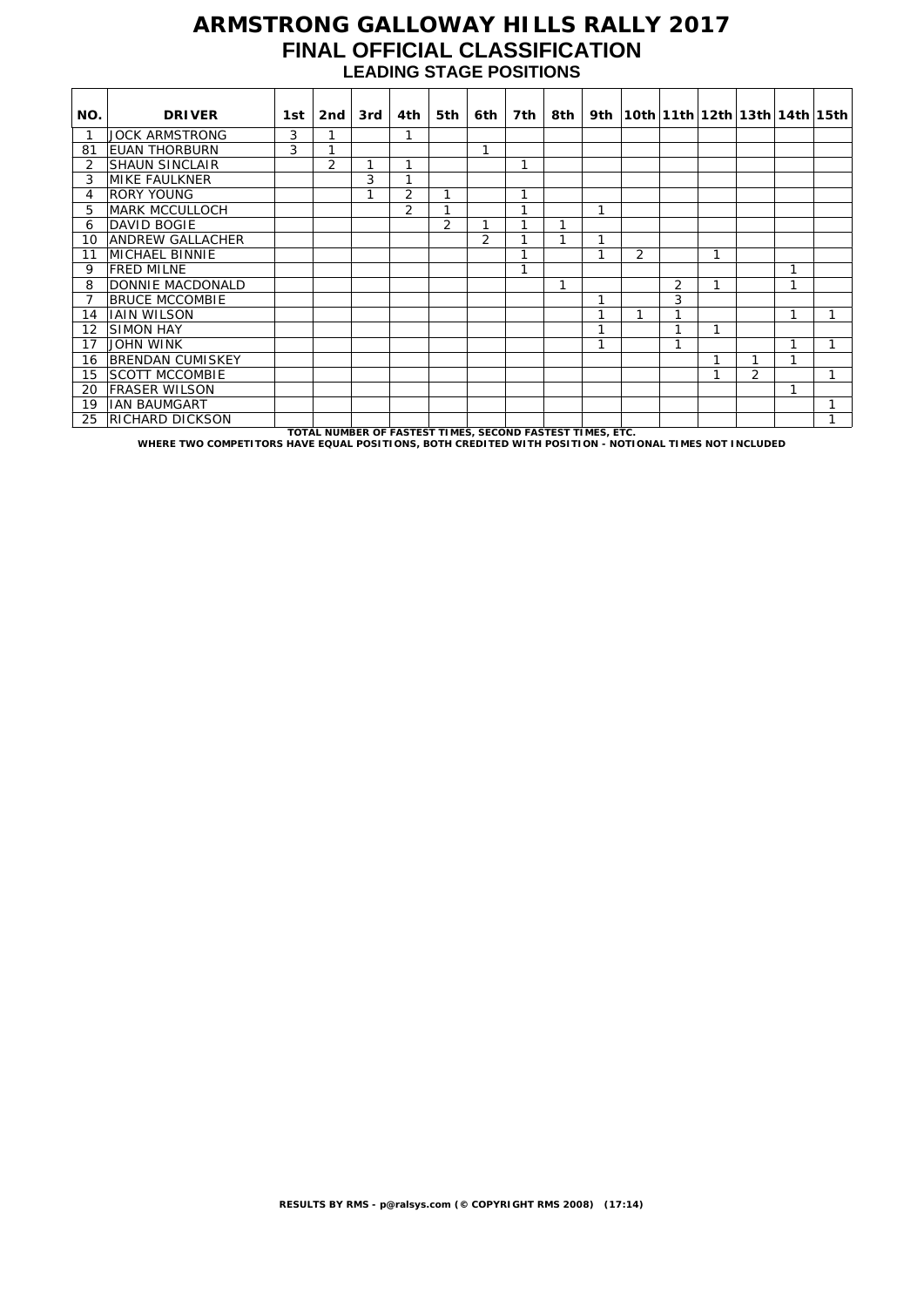#### **ARMSTRONG GALLOWAY HILLS RALLY 2017 FINAL OFFICIAL CLASSIFICATION OVERALL POSITIONS**

| POS      | <b>SS1</b><br><b>BARNEY</b> | SS <sub>2</sub><br><b>BLACK1</b> | SS <sub>3</sub><br><b>FLEET</b> | SS <sub>4</sub><br><b>BLACK2</b> | <b>SS 5</b><br><b>CAIRN</b> |
|----------|-----------------------------|----------------------------------|---------------------------------|----------------------------------|-----------------------------|
| 1        | 1                           | 1                                | 1                               | 1                                | 1                           |
| 2        | 2                           | 2                                | $\overline{c}$                  | 81                               | 81                          |
| 3        | 3                           | 3                                | 3                               | 2                                | $\overline{2}$              |
| 4<br>5   | 4<br>6                      | 81<br>$\overline{4}$             | 81<br>4                         | 3<br>4                           | 4<br>5                      |
| 6        | 81                          | $6=$                             | 5                               | 5                                | 6                           |
| 7        | 9                           | 5                                | 6                               | 6                                | 10                          |
| 8        | $11 =$                      | 10                               | 10                              | 10                               | 11                          |
| 9        | 5                           | 11                               | 7                               | 11                               | 8                           |
| 10       | $10=$                       | 7                                | 11                              | 17                               | 14                          |
| 11       | 7                           | 9                                | 17                              | 8                                | 16                          |
| 12       | $8 =$                       | 8                                | 8                               | 12                               | 15                          |
| 13       | $14 =$                      | $14 =$                           | 12                              | $14 =$                           | 25                          |
| 14<br>15 | 16<br>17                    | 17<br>15                         | 14<br>15                        | 16<br>15                         | 23<br>29                    |
| 16       | 15                          | 16                               | 16                              | 23                               | 30                          |
| 17       | 23                          | 12                               | 23                              | 25                               | 21                          |
| 18       | 12                          | 23                               | 21                              | 29                               | $3\overline{2}$             |
| 19       | 19                          | 21                               | 25                              | 21                               | 18                          |
| 20       | 25                          | 25                               | 30                              | 30                               | 36                          |
| 21       | 29                          | 29                               | 29                              | 32                               | 20                          |
| 22       | $31 =$                      | 30                               | 36                              | 18                               | 19                          |
| 23       | 21                          | 36                               | 32                              | 26                               | $26 =$                      |
| 24<br>25 | 18<br>$32 =$                | 33<br>32                         | 18<br>26                        | $33 =$<br>36                     | 33<br>24                    |
| 26       | 36                          | 18                               | $33 =$                          | 19                               | 28                          |
| 27       | 33                          | 26                               | 24                              | $20=$                            | 27                          |
| 28       | 20                          | 24                               | 27                              | 24                               | 48                          |
| 29       | $24 =$                      | 27                               | 20                              | 27                               | 35                          |
| 30       | $30=$                       | 28                               | 19                              | 39                               | 22                          |
| 31       | 26                          | 20                               | 39                              | 48                               | 50                          |
| 32       | $27 =$                      | 19                               | 48                              | 28                               | 42                          |
| 33       | 39                          | 22                               | 22                              | 22                               | 46                          |
| 34<br>35 | 22<br>28                    | 48<br>37                         | 28<br>37                        | 37<br>35                         | 49<br>62                    |
| 36       | 37                          | 39                               | 35                              | 50                               | 61                          |
| 37       | 35                          | 35                               | 43                              | 42                               | 65                          |
| 38       | 48                          | 43                               | 50                              | 46                               | 38                          |
| 39       | 43                          | 50                               | 42                              | 62                               | 64                          |
| 40       | 50                          | 42                               | 46                              | 49                               | 51                          |
| 41       | 47                          | 47                               | 62                              | 61                               | 41                          |
| 42       | 42                          | 62                               | 49                              | 58                               | 58                          |
| 43       | $62=$                       | 46                               | 61                              | 60                               | 44                          |
| 44       | 61                          | 61                               | 58                              | 64                               | 56<br>59                    |
| 45<br>46 | 41<br>46                    | 49<br>58                         | 64<br>51                        | 38<br>59                         | 53                          |
| 47       | 38                          | 65                               | 59                              | $65=$                            | 73                          |
| 48       | $65=$                       | 51                               | 65                              | 51                               | 57                          |
| 49       | 49                          | 41                               | 44                              | 41                               | 69                          |
| 50       | $52 =$                      | 64                               | $56 =$                          | $44 =$                           | 66                          |
| 51       | $58 =$                      | 38                               | 38                              | 56                               | 68                          |
| 52       | 51                          | 59                               | $60 =$                          | 73                               | 7                           |
| 53<br>54 | 64<br>60                    | 68<br>60                         | 41<br>73                        | 53<br>68                         | 75<br>17                    |
| 55       | $69 =$                      | $73 =$                           | 53                              | 57                               | 78                          |
| 56       | $73=$                       | 44                               | 57                              | 66                               | 72                          |
| 57       | 68                          | $56=$                            | 68                              | 69                               | 70                          |
| 58       | 56                          | 53                               | 69                              | 75                               |                             |
| 59       | 44                          | 69                               | 66                              | 78                               |                             |
| 60       | 59                          | 57                               | 75                              | 7                                |                             |
| 61       | 53                          | 66                               | 70                              | 72                               |                             |
| 62       | 57                          | 67                               | 78                              | 70                               |                             |
| 63       | 75                          | 75                               | 72                              |                                  |                             |
| 64<br>65 | 67<br>70                    | 70<br>55                         |                                 |                                  |                             |
| 66       | 66                          | 72                               |                                 |                                  |                             |
| 67       | 74                          | 78                               |                                 |                                  |                             |
| 68       | 78                          | 76                               |                                 |                                  |                             |
|          |                             |                                  |                                 |                                  |                             |
| 69<br>70 | 63<br>72                    | 74                               |                                 |                                  |                             |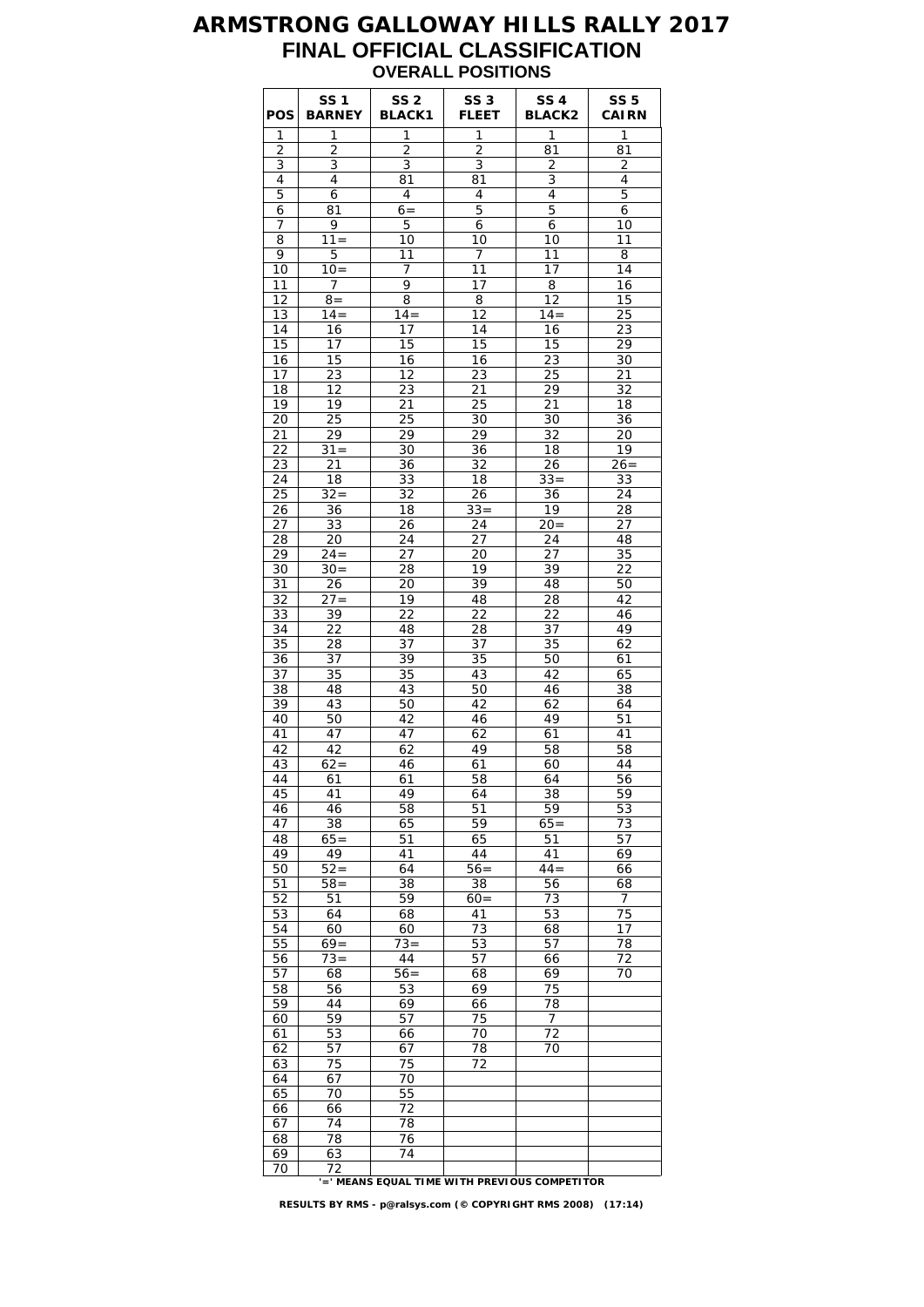## **ARMSTRONG GALLOWAY HILLS RALLY 2017 FINAL OFFICIAL CLASSIFICATION OVERALL POSITIONS**

| POS                                           | SS <sub>1</sub><br><b>BARNEY</b> | SS <sub>2</sub><br><b>BLACK1</b> | SS <sub>3</sub><br><b>FLEET</b> | SS 4<br><b>BLACK2</b> | SS <sub>5</sub><br><b>CAIRN</b> |  |  |  |  |
|-----------------------------------------------|----------------------------------|----------------------------------|---------------------------------|-----------------------|---------------------------------|--|--|--|--|
| 71                                            | 79                               |                                  |                                 |                       |                                 |  |  |  |  |
| 72                                            | 55                               |                                  |                                 |                       |                                 |  |  |  |  |
| 73                                            | 76                               |                                  |                                 |                       |                                 |  |  |  |  |
| '=' MEANS EQUAL TIME WITH PREVIOUS COMPETITOR |                                  |                                  |                                 |                       |                                 |  |  |  |  |